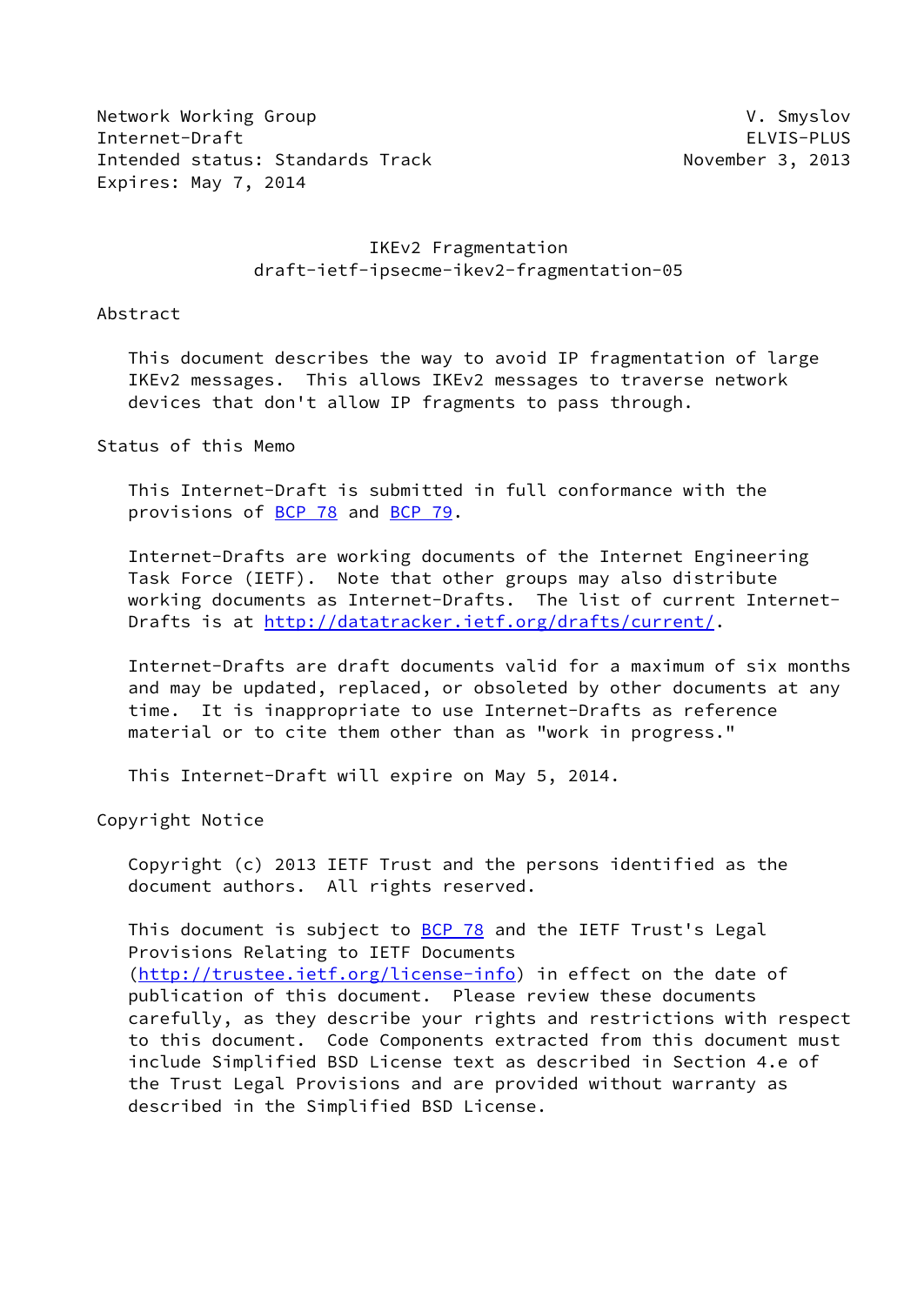Internet-Draft IKEv2 Fragmentation November 2013

# Table of Contents

| 1.                                                                                                           |  |
|--------------------------------------------------------------------------------------------------------------|--|
| Conventions Used in This Document $\cdots$ 3<br>1.1.                                                         |  |
|                                                                                                              |  |
|                                                                                                              |  |
|                                                                                                              |  |
|                                                                                                              |  |
| $2.4$ . Using IKE Fragmentation 5                                                                            |  |
|                                                                                                              |  |
| $2.5.1$ . Selecting Fragment Size 8                                                                          |  |
|                                                                                                              |  |
| 2.5.3. Fragmenting Messages containing unencrypted                                                           |  |
|                                                                                                              |  |
| $2.6$ . Receiving IKE Fragment Message 10                                                                    |  |
| $2.6.1$ . Changes in Replay Protection Logic 12                                                              |  |
| Interaction with other IKE extensions $\cdots$ 13<br>3.                                                      |  |
| 4.                                                                                                           |  |
| $\overline{5}$ .<br>Security Considerations $\ldots \ldots \ldots \ldots \ldots \ldots \ldots \frac{15}{15}$ |  |
| 6.                                                                                                           |  |
| $\overline{1}$ .                                                                                             |  |
| 8.                                                                                                           |  |
| Normative References 18<br>8.1.                                                                              |  |
| 8.2. Informative References 18                                                                               |  |
| Appendix A. Design rationale 20                                                                              |  |
| Appendix B. Correlation between IP Datagram size and                                                         |  |
| Encrypted Payload content size $\cdots$ 21                                                                   |  |
|                                                                                                              |  |
|                                                                                                              |  |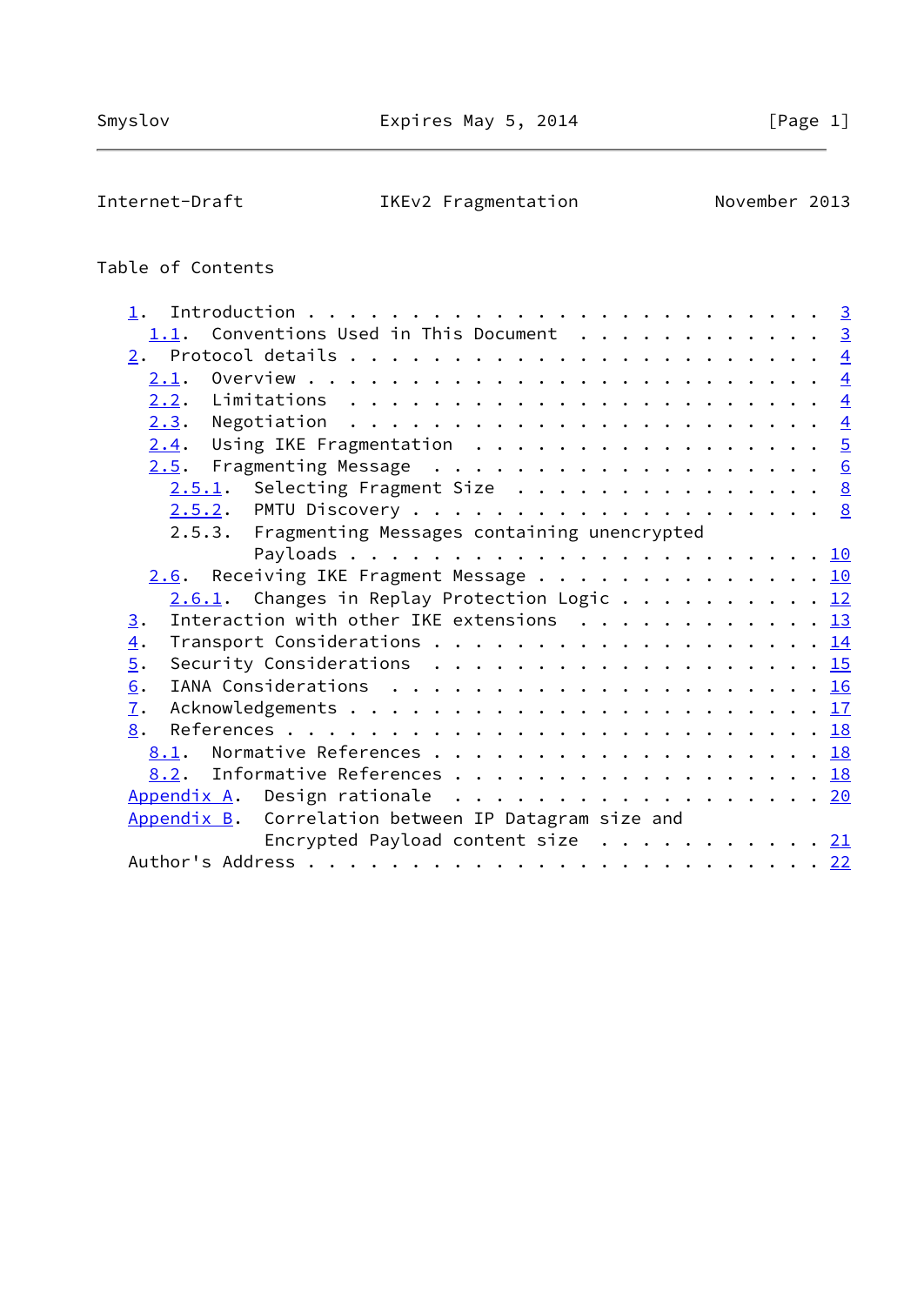Smyslov **Expires May 5, 2014** [Page 2]

<span id="page-2-1"></span>

Internet-Draft IKEv2 Fragmentation November 2013

#### <span id="page-2-0"></span>[1](#page-2-0). Introduction

 The Internet Key Exchange Protocol version 2 (IKEv2), specified in [\[RFC5996](https://datatracker.ietf.org/doc/pdf/rfc5996)], uses UDP as a transport for its messages. Most IKEv2 messages are relatively small, usually below several hundred bytes. Noticeable exception is IKE\_AUTH exchange, which requires fairly large messages, up to several kbytes, especially when certificates are transferred. When IKE message size exceeds path MTU, it gets fragmented by IP level. The problem is that some network devices, specifically some NAT boxes, don't allow IP fragments to pass through. This apparently blocks IKE communication and, therefore, prevents peers from establishing IPsec SA.

 Widespread deployment of Carrier-Grade NATs (CGN) introduces new challenges. [RFC6888](https://datatracker.ietf.org/doc/pdf/rfc6888) [\[RFC6888](https://datatracker.ietf.org/doc/pdf/rfc6888)] describes requirements for CGNs. It states, that CGNs must comply with **Section 11 of RFC4787** [\[RFC4787](https://datatracker.ietf.org/doc/pdf/rfc4787)], which requires NAT to support receiving IP fragments (REQ-14). In real life fulfillment of this requirement creates an additional burden in terms of memory, especially for high-capacity devices, used in CGNs. It was found by people deploying IKE, that some ISPs have begun to drop IP fragments, violating that requirement.

 The solution to the problem described in this document is to perform fragmentation of large messages by IKE itself, replacing them by series of smaller messages. In this case the resulting IP Datagrams will be small enough so that no fragmentation on IP level will take place.

 Avoiding IP fragmentation is beneficial for IKEv2 in general. Security Considerations Section of [[RFC5996\]](https://datatracker.ietf.org/doc/pdf/rfc5996) mentions exhausting of the IP reassembly buffers as one of possible attacks on the protocol. In the paper [\[DOSUDPPROT\]](#page-20-0) several aspects of attacks on IKE using IP fragmentation are discussed, and one of defenses it proposes is to perform IKE-level fragmentation, similar to the solution, described in this document.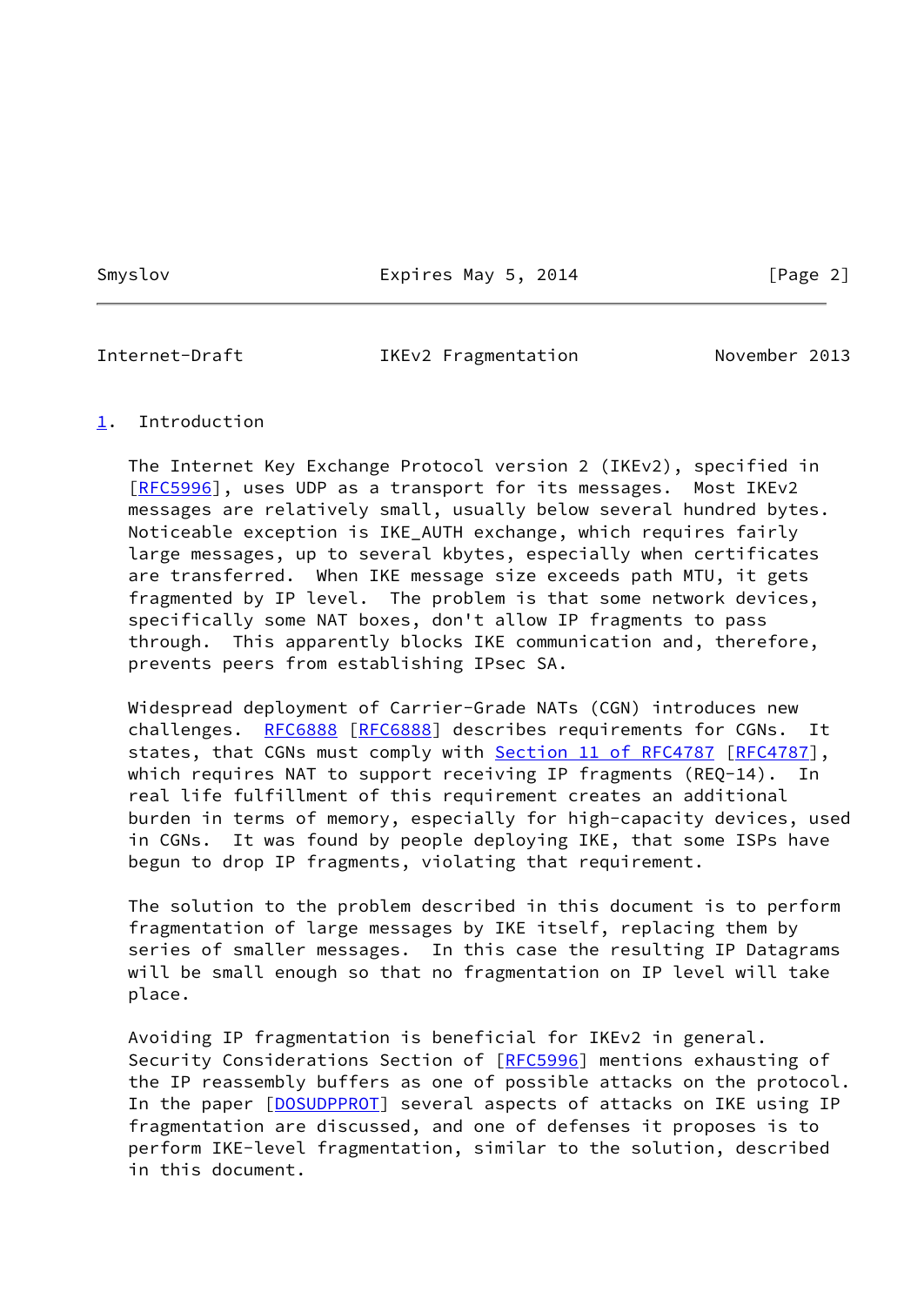#### <span id="page-3-0"></span>[1.1](#page-3-0). Conventions Used in This Document

 The key words "MUST", "MUST NOT", "REQUIRED", "SHALL", "SHALL NOT", "SHOULD", "SHOULD NOT", "RECOMMENDED", "MAY", and "OPTIONAL" in this document are to be interpreted as described in [\[RFC2119](https://datatracker.ietf.org/doc/pdf/rfc2119)].

Smyslov Expires May 5, 2014 [Page 3]

<span id="page-3-2"></span>

Internet-Draft IKEv2 Fragmentation November 2013

- <span id="page-3-1"></span>[2](#page-3-1). Protocol details
- <span id="page-3-3"></span>[2.1](#page-3-3). Overview

 The idea of the protocol is to split large IKE message into a set of smaller ones, called IKE Fragment Messages. Fragmentation takes place before the original message is encrypted and authenticated, so that each IKE Fragment Message receives individual protection. On the receiving side IKE Fragment Messages are collected, verified, decrypted and merged together to get the original message before encryption. For design rationale see [Appendix A.](#page-21-0)

<span id="page-3-4"></span>[2.2](#page-3-4). Limitations

 As IKE Fragment Messages are cryptographically protected, SK\_a and SK\_e must already be calculated. In general, it means that original message can be fragmented if and only if it contains Encrypted Payload.

 This implies that messages of the IKE\_SA\_INIT Exchange cannot be fragmented. In most cases this is not a problem, since IKE\_SA\_INIT messages are usually small enough to avoid IP fragmentation. But in some cases (advertising a badly structured long list of algorithms, using large MODP Groups, etc.) these messages may become fairly large and get fragmented by IP level. In this case the described solution won't help.

 Among existing IKEv2 extensions, messages of IKE\_SESSION\_RESUME Exchange, defined in [\[RFC5723](https://datatracker.ietf.org/doc/pdf/rfc5723)], cannot be fragmented either. See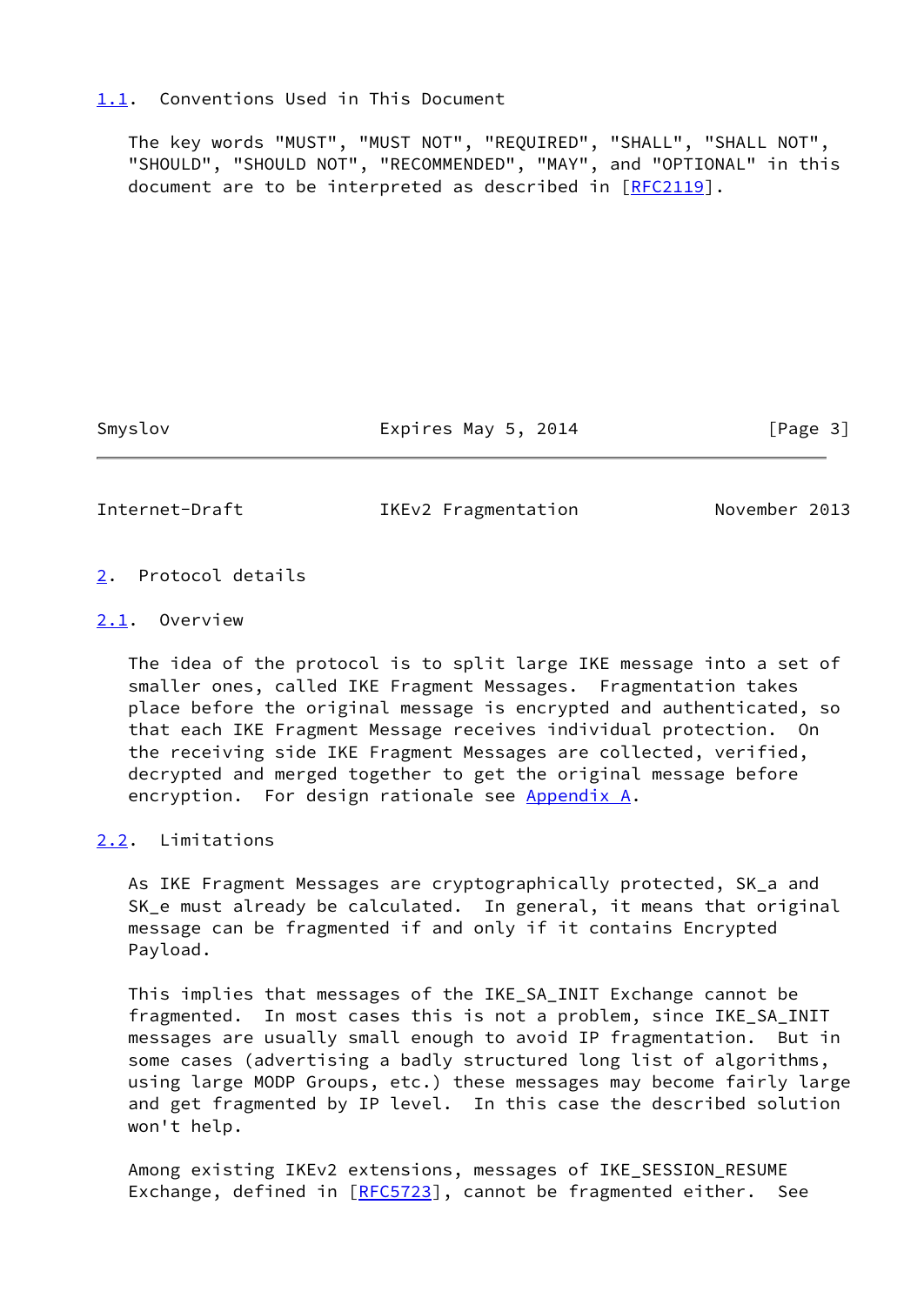[Section 3](#page-13-0) for details.

 Another limitation is that the minimal size of IP Datagram bearing IKE Fragment Message is about 100 bytes depending on the algorithms employed. According to [\[RFC0791](https://datatracker.ietf.org/doc/pdf/rfc0791)] the minimum IP Datagram size that is guaranteed not to be further fragmented is 68 bytes. So, even the smallest IKE Fragment Messages could be fragmented by IP level in some circumstances. But such extremely small PMTU sizes are very rare in real life.

# <span id="page-4-0"></span>[2.3](#page-4-0). Negotiation

 Initiator MAY indicate its support for IKE Fragmentation and willingness to use it by including Notification Payload of type IKE\_FRAGMENTATION\_SUPPORTED in IKE\_SA\_INIT request message. If Responder also supports this extension and is willing to use it, it includes this notification in response message.

Smyslov **Expires May 5, 2014** [Page 4]

<span id="page-4-1"></span>

| Internet-Draft                                                  | IKEv2 Fragmentation                                      |                                                                        | November 2013 |
|-----------------------------------------------------------------|----------------------------------------------------------|------------------------------------------------------------------------|---------------|
| Initiator                                                       | Responder                                                |                                                                        |               |
| HDR, SAi1, KEi, Ni,                                             | [N(IKE_FRAGMENTATION_SUPPORTED)] -->                     |                                                                        |               |
|                                                                 |                                                          | <-- HDR, SAr1, KEr, Nr, [CERTREQ],<br>[N(IKE_FRAGMENTATION_SUPPORTED)] |               |
| The Notify payload is formatted as follows:                     |                                                          |                                                                        |               |
| 0 1 2 3 4 5 6 7 8 9 0 1 2 3 4 5 6 7 8 9 0 1 2 3 4 5 6 7 8 9 0 1 |                                                          |                                                                        | 3             |
| Next Payload   C   RESERVED   Payload Length                    |                                                          |                                                                        |               |
| Protocol ID(=0)  SPI Size (=0)   Notify Message Type            |                                                          |                                                                        |               |
| $\circ$                                                         | Protocol ID (1 octet) MUST be 0.                         |                                                                        |               |
| $\circ$                                                         | SPI Size (1 octet) MUST be 0, meaning no SPI is present. |                                                                        |               |
|                                                                 |                                                          |                                                                        |               |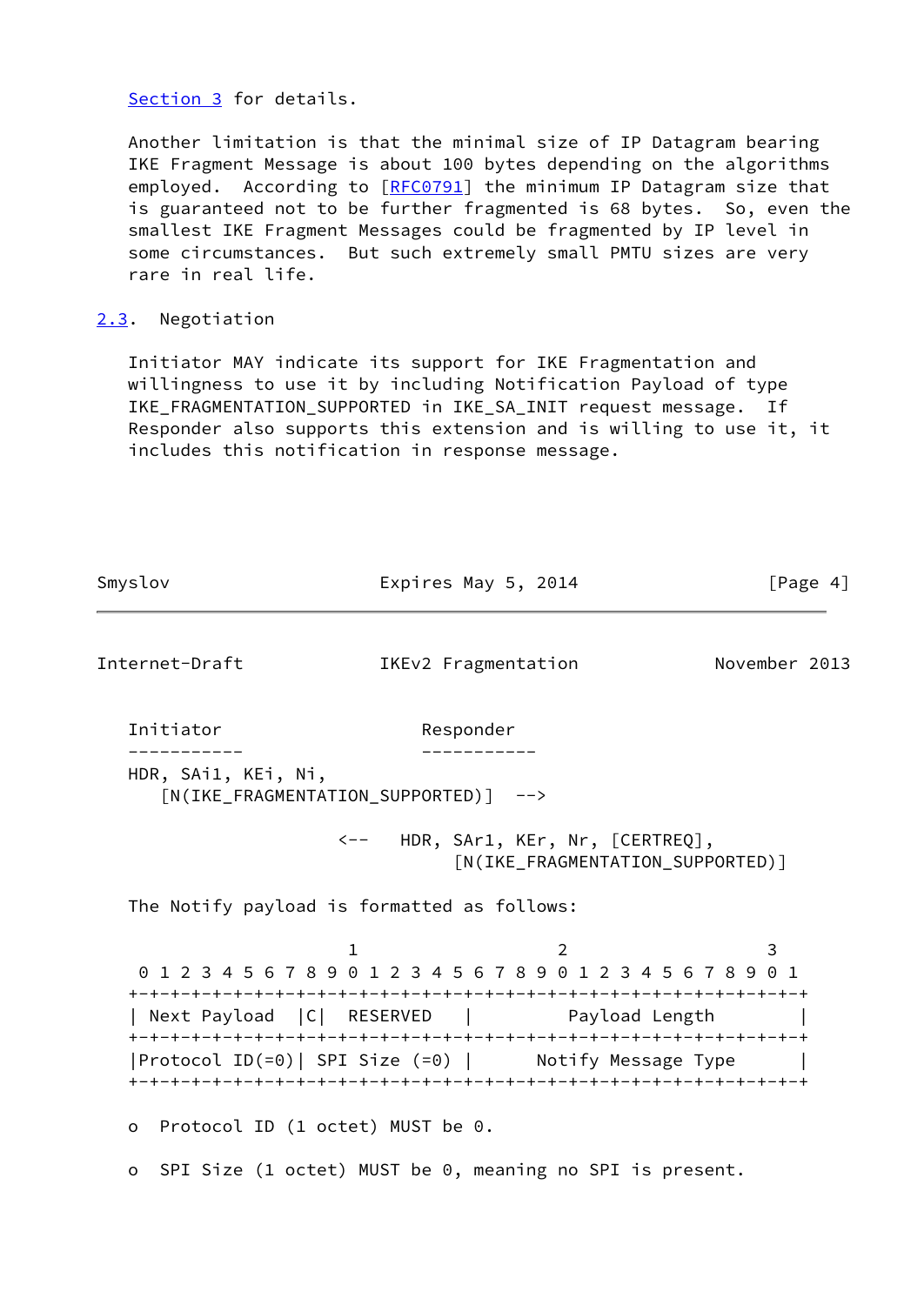o Notify Message Type (2 octets) - MUST be xxxxx, the value assigned for IKE FRAGMENTATION SUPPORTED by IANA.

This Notification contains no data.

<span id="page-5-0"></span>[2.4](#page-5-0). Using IKE Fragmentation

 IKE Fragmentation MUST NOT be used unless both peers indicated their support for it. After IKE Fragmentation is negotiated, it is up to Initiator of each Exchange, whether to use it or not. In most cases IKE Fragmentation will be used in IKE\_AUTH Exchange, especially if certificates are employed. Initiator may first try to send unfragmented message and resend it fragmented only if it didn't receive response after several retransmissions, or it may always send messages fragmented (but see **Section 3)**, or it may fragment only large messages and messages causing large responses.

In general the following guidelines are applicable for initiator:

- o Initiator MAY fragment outgoing message if it has some knowledge (possibly from lower layer or from configuration) or suspicions that either request or response message will be fragmented by IP level.
- o Initiator SHOULD fragment outgoing message if it has some knowledge (possibly from lower layer or from configuration) or

| [Page 5]<br>Smyslov<br>Expires May 5, 2014 |  |
|--------------------------------------------|--|
|--------------------------------------------|--|

<span id="page-5-1"></span>Internet-Draft IKEv2 Fragmentation November 2013

 suspicions that either request or response message will be fragmented by IP level and IKE Fragmentation was already used in one of previous Exchanges in the context of the current IKE SA.

 o Initiator SHOULD NOT fragment outgoing message if both request and response messages of the Exchange are small enough not to cause fragmentation on IP level (for example, there is no point in fragmenting Liveness Check messages).

In general the following guidelines are applicable for responder:

 o Responder SHOULD send response message in the same form (fragmented or not) as corresponded request message. If it received unfragmented request message, responded with unfragmented response message and then receives fragmented retransmission of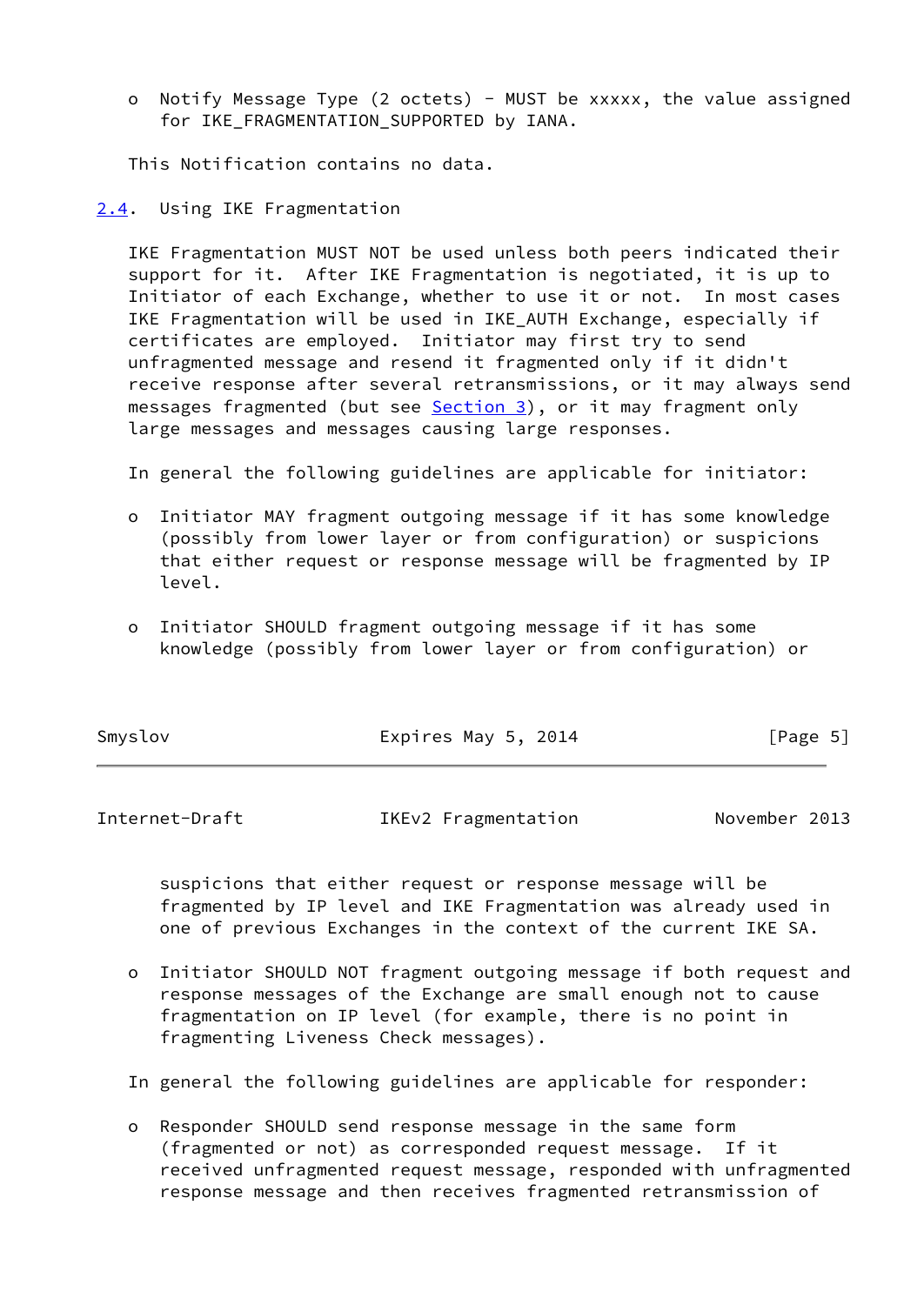the same request, it SHOULD resend its response back to Initiator fragmented.

- o Responder MAY respond to unfragmented message with fragmented response if it has some knowledge (possibly from lower layer or from configuration) or suspicions that response message will be fragmented by IP level.
- o Responder MAY respond to fragmented message with unfragmented response if the size of the response message is less than the smallest fragmentation threshold, supported by Responder (for example, there is no point in fragmenting Liveness Check messages).

#### <span id="page-6-0"></span>[2.5](#page-6-0). Fragmenting Message

 Message to be fragmented MUST contain Encrypted Payload. For the purpose of IKE Fragment Messages construction original (unencrypted) content of Encrypted Payload is split into chunks. The content is treated as a binary blob and is split regardless of inner Payloads boundaries. Each of resulting chunks is treated as an original content of Encrypted Fragment Payload and is then encrypted and authenticated. Thus, the Encrypted Fragment Payload contains a chunk of the original content of Encrypted Payload in encrypted form. The cryptographic processing of Encrypted Fragment Payload is identical to Section [3.14 of \[RFC5996\],](https://datatracker.ietf.org/doc/pdf/rfc5996#section-3.14) as well as documents updating it for particular algorithms or modes, such as [\[RFC5282](https://datatracker.ietf.org/doc/pdf/rfc5282)].

 The Encrypted Fragment Payload, similarly to the Encrypted Payload, if present in a message, MUST be the last payload in the message.

 The Encrypted Fragment Payload is denoted SKF{...} and its payload type is XXX (TBA by IANA).

| <b>SMVS</b> | Ωv |
|-------------|----|
|             |    |

Expires May 5, 2014  $[Page 6]$ 

Internet-Draft IKEv2 Fragmentation November 2013

1 2 3 0 1 2 3 4 5 6 7 8 9 0 1 2 3 4 5 6 7 8 9 0 1 2 3 4 5 6 7 8 9 0 1 +-+-+-+-+-+-+-+-+-+-+-+-+-+-+-+-+-+-+-+-+-+-+-+-+-+-+-+-+-+-+-+-+ | Next Payload | C | RESERVED | Payload Length +-+-+-+-+-+-+-+-+-+-+-+-+-+-+-+-+-+-+-+-+-+-+-+-+-+-+-+-+-+-+-+-+ | Fragment Number | Total Fragments | +-+-+-+-+-+-+-+-+-+-+-+-+-+-+-+-+-+-+-+-+-+-+-+-+-+-+-+-+-+-+-+-+ Initialization Vector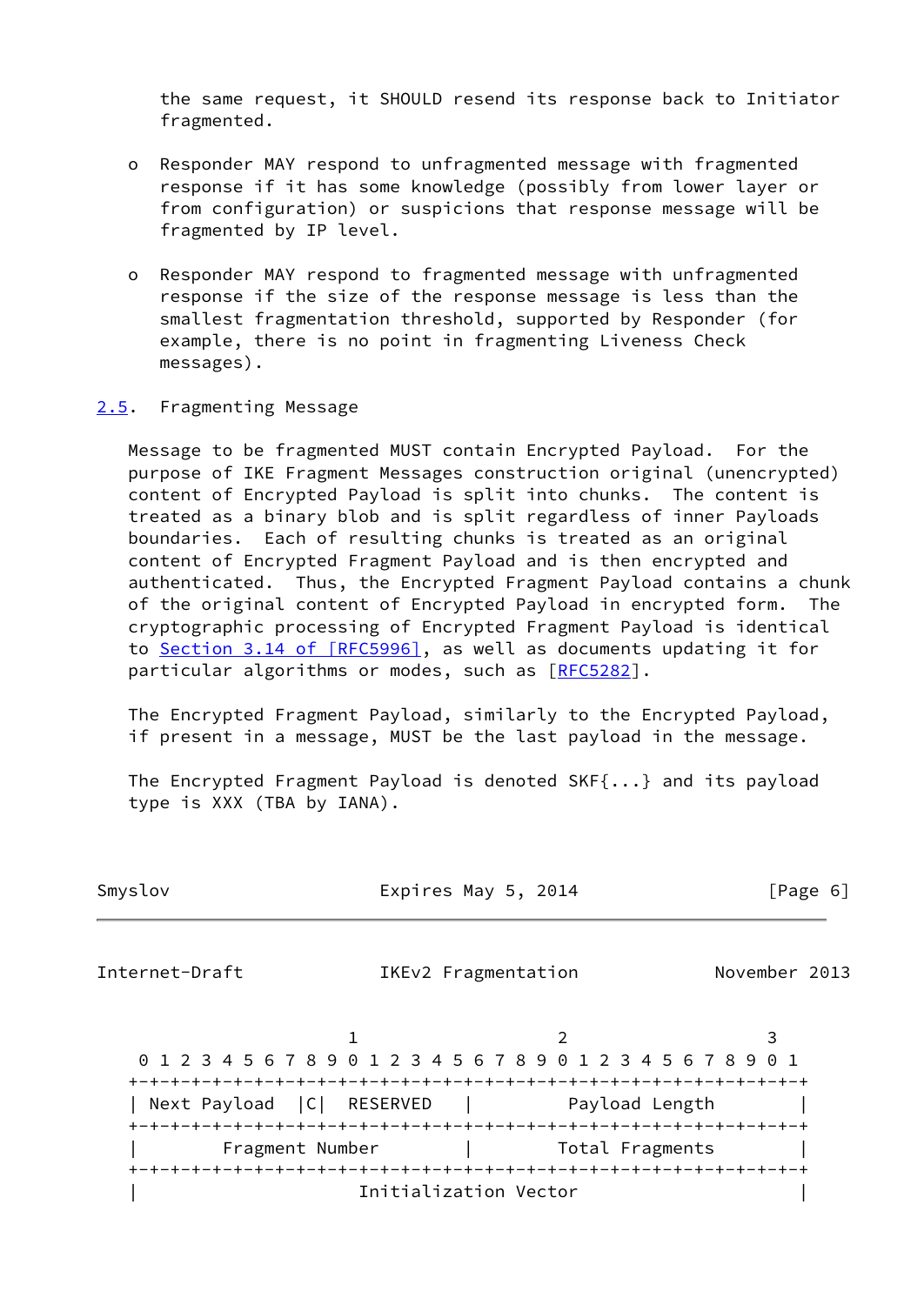| $\sim$            | Encrypted content       |                        |
|-------------------|-------------------------|------------------------|
|                   |                         |                        |
|                   |                         | Padding (0-255 octets) |
| +-+-+-+-+-+-+-+-+ |                         | +-+-+-+-+-+-+-+-+      |
|                   |                         | Pad Length             |
|                   |                         |                        |
| $\sim$            | Integrity Checksum Data |                        |
|                   |                         |                        |

# Encrypted Fragment Payload

- o Next Payload (1 octet) in the very first fragment MUST be set to Payload Type of the first inner Payload (similarly to the Encrypted Payload). In the rest fragments MUST be set to zero.
- o Fragment Number (2 octets) current fragment number starting from 1. This field MUST be less than or equal to the next field, Total Fragments. This field MUST NOT be zero.
- o Total Fragments (2 octets) number of fragments original message was divided into. With PMTU discovery this field plays additional role. See [Section 2.5.2](#page-8-1) for details. This field MUST NOT be zero.

The other fields are identical to those specified in **Section 3.14 of**  [\[RFC5996\]](https://datatracker.ietf.org/doc/pdf/rfc5996#section-3.14).

 When prepending IKE Header, Length field MUST be adjusted to reflect the length of constructed message and Next Payload field MUST reflect payload type of the first Payload in the constructed message (that in most cases will be Encrypted Fragment Payload). All newly constructed messages MUST retain the same Message ID as original message. After prepending IKE Header and possibly any of Payloads that precedes Encrypted Payload in original message (see [Section 2.5.3](#page-10-2)), the resulting messages are sent to the peer.

Below is an example of fragmenting a message.

HDR(MID=n), SK(NextPld=PLD1) {PLD1 ... PLDN}

| Smyslov | Expires May 5, 2014 | [Page 7] |
|---------|---------------------|----------|
|---------|---------------------|----------|

<span id="page-7-0"></span>Internet-Draft IKEv2 Fragmentation November 2013

Original Message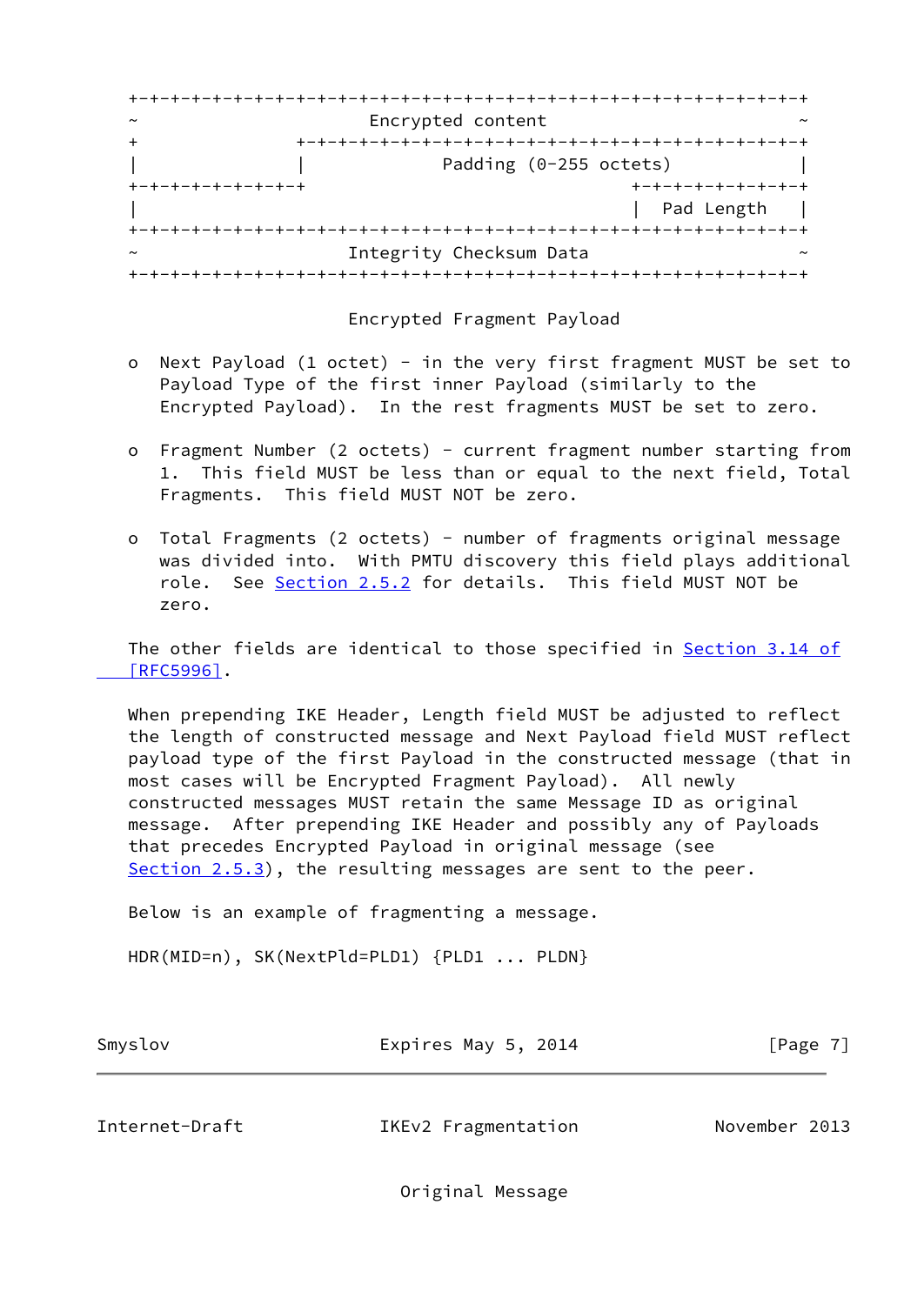```
 HDR(MID=n), SKF(NextPld=PLD1, Frag#=1, TotalFrags=m) {...},
  HDR(MID=n), SKF(NextPld=0, Frag#=2, TotalFrags=m) {...},
...
  HDR(MID=n), SKF(NextPld=0, Frag#=m, TotalFrags=m) {...}
```
#### IKE Fragment Messages

# <span id="page-8-0"></span>[2.5.1](#page-8-0). Selecting Fragment Size

 When splitting content of Encrypted into chunks sender SHOULD chose size of those chunks so, that resulting IP Datagram size not exceed some fragmentation threshold - be small enough to avoid IP fragmentation.

 If sender has some knowledge about PMTU size it MAY use it. If sender is a Responder in the Exchange and it has received fragmented request, it MAY use maximum size of received IKE Fragment Message IP Datagrams as threshold when constructing fragmented response.

 Otherwise for messages to be sent over IPv6 it is RECOMMENDED to use value 1280 bytes as a maximum IP Datagram size ([\[RFC2460](https://datatracker.ietf.org/doc/pdf/rfc2460)]). For messages to be sent over IPv4 it is RECOMMENDED to use value 576 bytes as a maximum IP Datagram size. Presence of tunnels on the path may reduce these values.

According to [\[RFC0791](https://datatracker.ietf.org/doc/pdf/rfc0791)] the minimum IPv4 datagram size that is guaranteed not to be further fragmented is 68 bytes, but it is generally impossible to use such small value for solution, described in this document. Using 576 bytes is a compromise - the value is large enough for the presented solution and small enough to avoid IP fragmentation in most situations. Several other UDP-based protocol assume the value 576 bytes as a safe low limit for IP datagrams size (Syslog, DNS, etc.). Sender MAY use other values if they are appropriate.

See [Appendix B](#page-22-0) for correlation between IP Datagram size and Encrypted Payload content size.

# <span id="page-8-1"></span>[2.5.2](#page-8-1). PMTU Discovery

 Initiator MAY try to discover path MTU by probing several values of fragmentation threshold. While doing probes, node MUST start from larger values and refragment message with next smaller value if it doesn't receive response in a reasonable time after several retransmissions. This time is supposed to be relatively short, so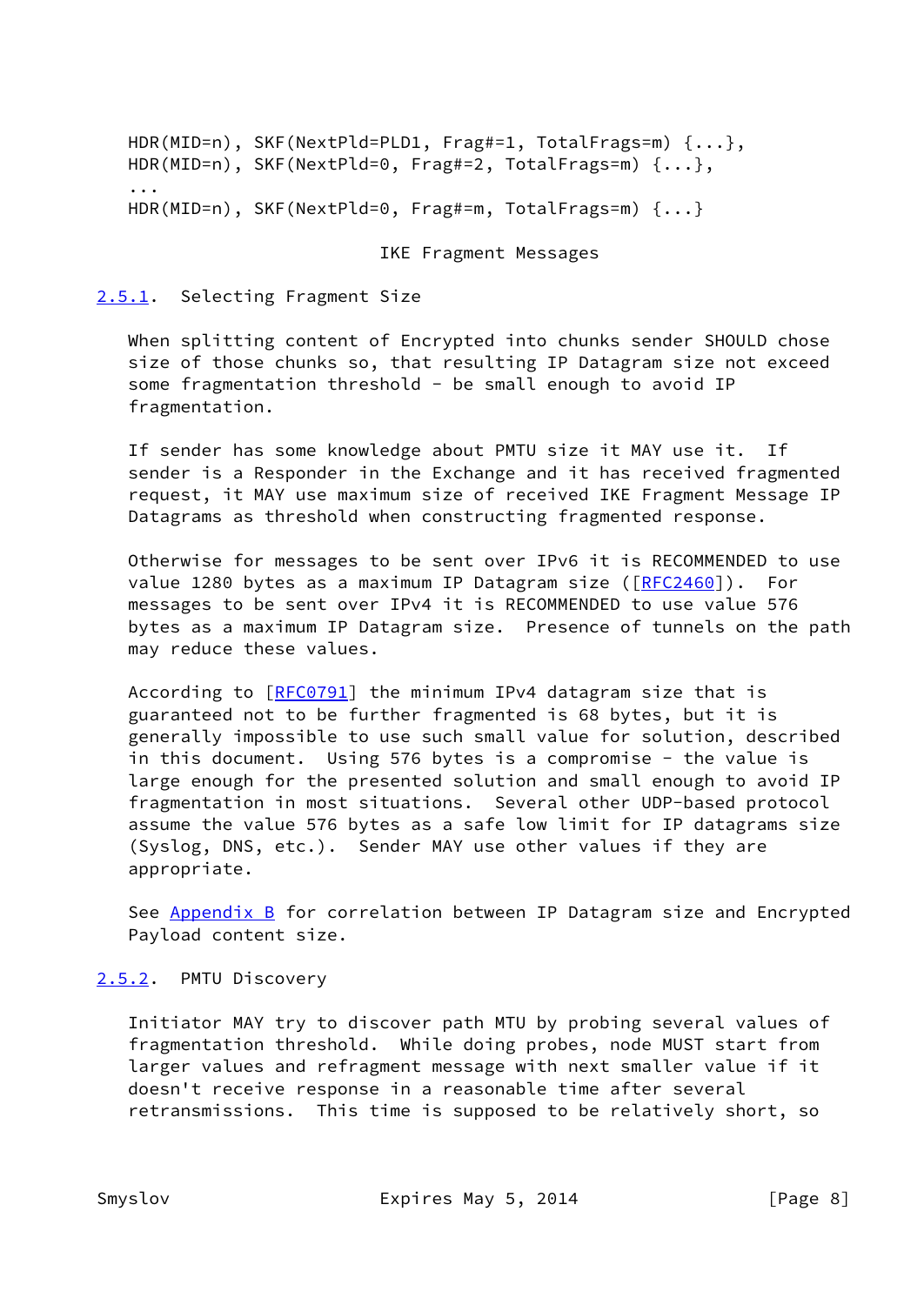Internet-Draft IKEv2 Fragmentation November 2013

 that node could make all desired probes before exchange times out. When starting new probe (with smaller threshold) node MUST reset its retransmission timers so, that if it employs exponential back-off, the timers start over. After reaching the smallest allowed value for fragmentation threshold implementation MUST continue probing using it untill either exchange completes ot times out.

 PMTU discovery in IKE is supposed to be coarse-grained, i.e. it is expected, that node will try only few fragmentation thresholds, in order to minimize possible IKE SA establishment delay. In a corner case, when host will use only one value, PMTU discovery will effectively be disabled. In most cases PMTU discovery will not be needed, as using values, recommended in section [Section 2.5.1](#page-8-0), should suffice. It is expected, that PMTU discovery may be useful in environments where PMTU size are smaller, than those listed in [Section 2.5.1](#page-8-0), for example due to the presence of intermediate tunnels.

PMTU discovery in IKE follows recommendations, given in [Section](https://datatracker.ietf.org/doc/pdf/rfc4821#section-10.4) 10.4 of RFC4821 [[RFC4821\]](https://datatracker.ietf.org/doc/pdf/rfc4821) with some differences, induced by the specialities of IKE. In particular:

- o Unlike classical PMTUD [[RFC1191](https://datatracker.ietf.org/doc/pdf/rfc1191)] and PLMTUD [\[RFC4821](https://datatracker.ietf.org/doc/pdf/rfc4821)] the goal of Path MTU discovery in IKE is not to find the largest size of IP packet, that will not be fragmented en route, but to find any reasonal size, probably far from optimal.
- o There is no goal to completely disallow IP fragmentation until its presence leads to inability IKE to communicate (e.g. when IP fragments are dropped)
- o IKE usually sends large messages only in IKE\_AUTH exchange, i.e. once per IKE SA. Most of other messages will have size below several hundred bytes. Performing full PMTUD for sending exactly one large message is inefficient.

 In case of PMTU discovery Total Fragments field is used to distinguish between different sets of fragments, i.e. the sets that were obtained by fragmenting original message using different fragmentation thresholds. As sender will start from larger fragments and then make them smaller, the value in Total Fragments field will increase with each new try. When selecting next smaller value of fragmentation threshold, sender MUST ensure that the value in Total Fragments field is really increased. This requirement should not become a problem for the sender, as PMTU discovery in IKE is supposed to be coarse-grained, so difference between previous and next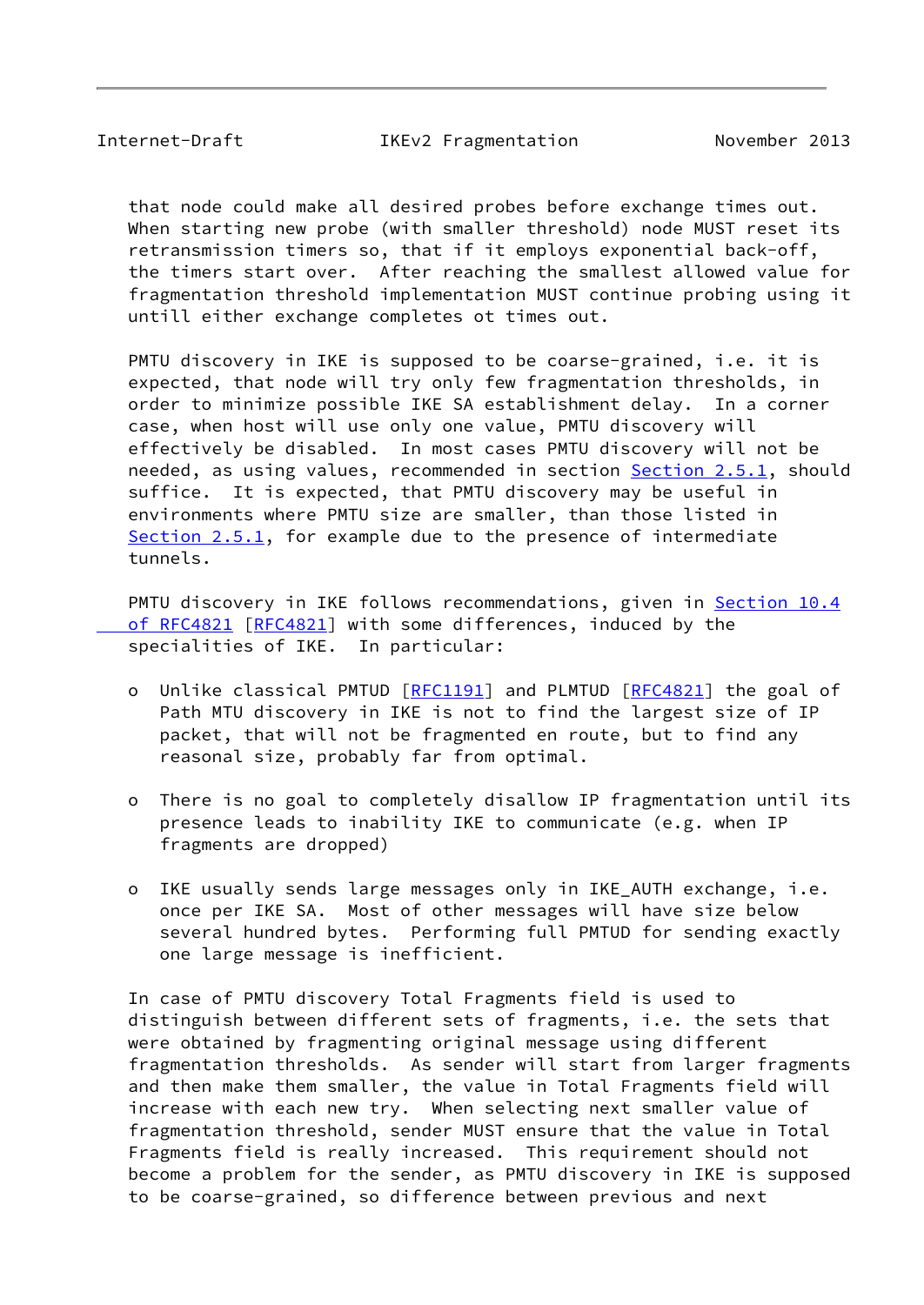fragmentation thresholds will be significant anyway. The necessity to distinguish between the sets is vital for receiver as receiving

Smyslov **Expires May 5, 2014** [Page 9]

<span id="page-10-0"></span>

Internet-Draft IKEv2 Fragmentation November 2013

 any valid fragment from newer set will mean that it have to start reassembling over and not to mix fragments from different sets.

<span id="page-10-2"></span>[2.5.3](#page-10-2). Fragmenting Messages containing unencrypted Payloads

 Currently no one of IKEv2 Exchanges defines messages, containing both unencrypted payloads and payloads, protected by Encrypted Payload. But IKEv2 doesn't forbid such messages. If some future IKEv2 extension defines such a message and it needs to be fragmented, all unprotected payloads MUST be in the first fragment, along with Encrypted Fragment Payload, which MUST be present in any IKE Fragment Message.

 Below is an example of fragmenting message, containing both encrypted and unencrypted Payloads.

HDR(MID=n), PLD0, SK(NextPld=PLD1) {PLD1 ... PLDN}

Original Message

 HDR(MID=n), PLD0, SKF(NextPld=PLD1, Frag#=1, TotalFrags=m) {...}, HDR(MID=n), SKF(NextPld=0, Frag#=2, TotalFrags=m) {...}, ... HDR(MID=n), SKF(NextPld=0, Frag#=m, TotalFrags=m) {...}

IKE Fragment Messages

 Note, that the size of each IP Datagram bearing IKE Fragment Messages SHOULD NOT exceed fragmentation threshold, including the very first, which contains unprotected Payloads. This will reduce the size of Encrypted Fragment Payload content in the first IKE Fragment Message to accommodate unprotected Payloads. In extreme cases Encrypted Fragment Payload will contain no data, but it is still MUST be present in the message, because only its presence allows receiver to distinguish IKE Fragment Message from regular IKE message.

<span id="page-10-1"></span>[2.6](#page-10-1). Receiving IKE Fragment Message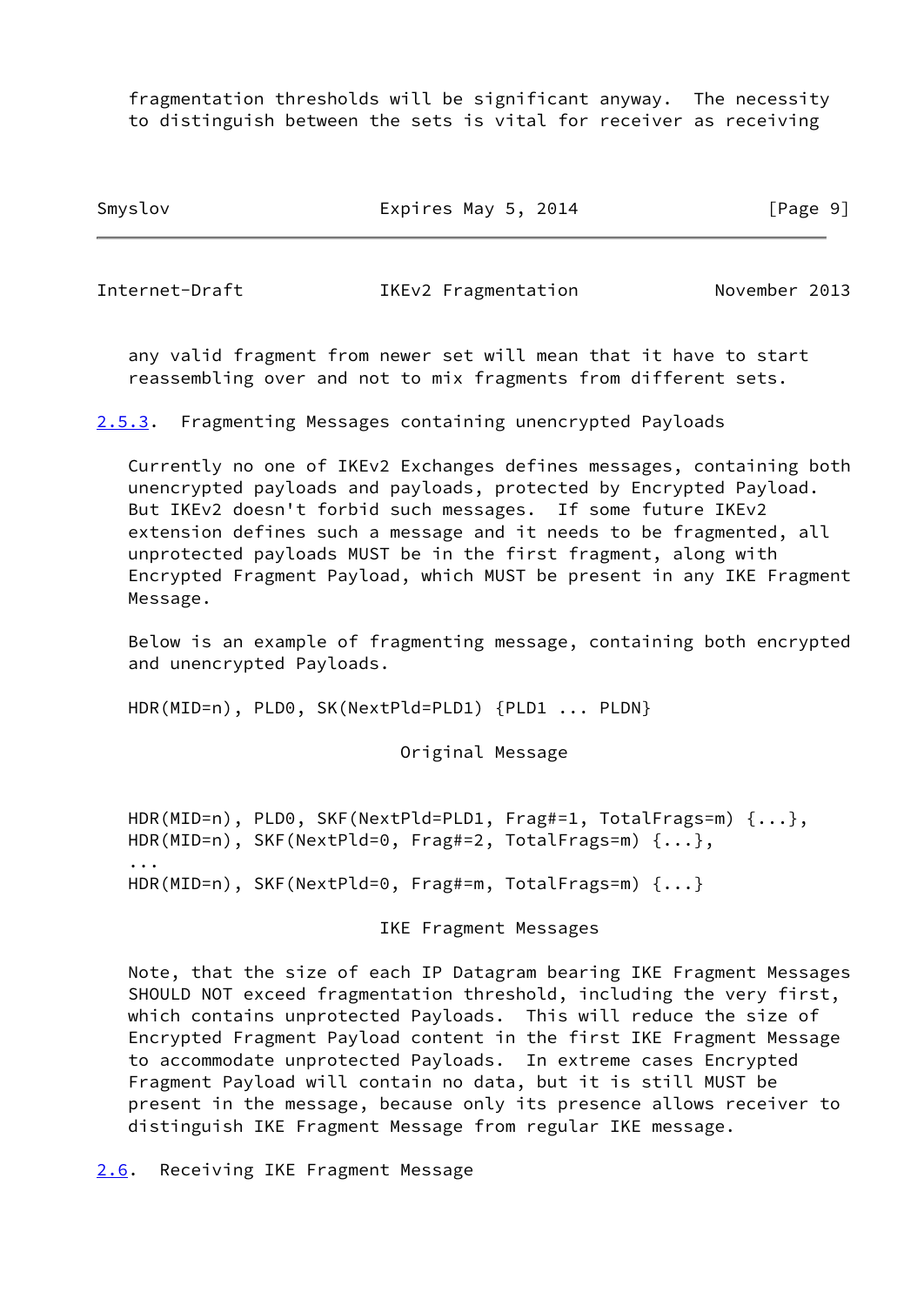Receiver identifies IKE Fragment Message by the presence of Encrypted Fragment Payload in it. Note, that it is possible for this payload to be not the first (and the only) payload in the message (see [Section 2.5.3](#page-10-2)). But for all currently defined IKEv2 exchanges this payload will be the first and the only payload in the message.

 Upon receiving IKE Fragment Message the following actions are performed:

Smyslov **Expires May 5, 2014** [Page 10]

Internet-Draft IKEv2 Fragmentation November 2013

- o Check message validity in particular, check whether values of Fragment Number and Total Fragments in Encrypted Fragment Payload are valid. The following tests need to be performed.
	- \* check that Fragment Number and Total Fragments fields are non zero
	- \* check that Fragment Number field is less than or equal to Total Fragments field
	- \* if reassembling has already started, check that Total Fragments field is equal to or greater than Total Fragments field in fragments, that have already received

If any of this tests fails message MUST be silently discarded.

- o Check, that this IKE Fragment Message is new for the receiver and not a replay. If IKE Fragment message with the same Message ID, same Fragment Number and same Total Fragments fields was already received and successfully processed, this message is considered a replay and MUST be silently discarded.
- o Verify IKE Fragment Message authenticity by checking ICV in Encrypted Fragment Payload. If ICV check fails message MUST be silently discarded.
- o If reassembling isn't finished yet and Total Fragments field in received IKE Fragment Message is greater than this field in previously received fragments, receiver MUST discard all received fragments and start reassembling over with just received IKE Fragment Message.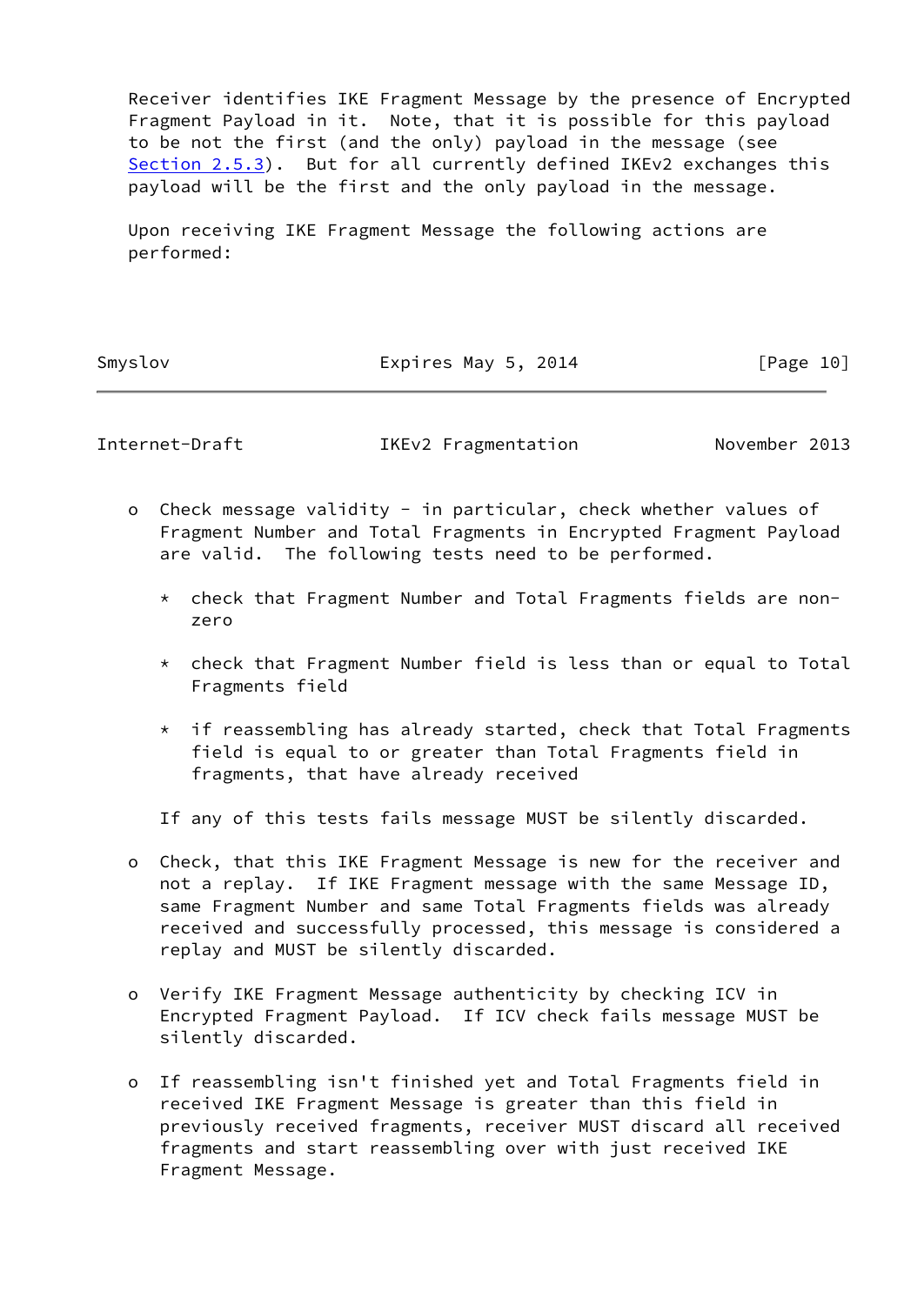o Store message in the list waiting for the rest of fragments to arrive.

 When all IKE Fragment Messages (as indicated in the Total Fragments field) are received, content of their already decrypted Encrypted Fragment Payloads is merged together to form content of original Encrypted Payload, and, therefore, along with IKE Header and unencrypted Payloads (if any), original message. Then it is processed as if it was received, verified and decrypted as regular unfragmented message.

 If receiver does't get all IKE Fragment Messages needed to reassemble original Message for some Exchange within a timeout interval, it acts according with Section [2.1 of \[RFC5996\],](https://datatracker.ietf.org/doc/pdf/rfc5996#section-2.1) i.e. retransmits the fragmented request Message (in case of Initiator) or deems Exchange to have failed. If Exchange is abandoned, all received so far IKE

Smyslov **Expires May 5, 2014** [Page 11]

<span id="page-12-1"></span>Internet-Draft IKEv2 Fragmentation November 2013

Fragment Messages for that Exchange MUST be discarded.

<span id="page-12-0"></span>[2.6.1](#page-12-0). Changes in Replay Protection Logic

According to [\[RFC5996](https://datatracker.ietf.org/doc/pdf/rfc5996)] IKEv2 MUST reject message with the same Message ID as it has seen before (taking into consideration Response bit). This logic has already been updated by  $[REC6311]$ , which deliberately allows any number of messages with zero Message ID. This document also updates this logic: if message contains Encrypted Fragment Payload, the values of Fragment Number and Total Fragments fields from this payload MUST be used along with Message ID to detect retransmissions and replays.

 If Responder receives IKE Fragment Message after it received, successfully verified and processed regular message with the same Message ID, it means that response message didn't reach Initiator and it activated IKE Fragmentation. If Fragment Number in Encrypted Fragment Payload in this message is equal to 1, Responder MUST fragment its response and retransmit it back to Initiator in fragmented form.

 If Responder receives a replay IKE Fragment Message for already reassembled, verified and processed fragmented message, it MUST retransmit response back to Initiator, but only if Fragment Number field in Encrypted Fragment Payload is equal to 1 and MUST silently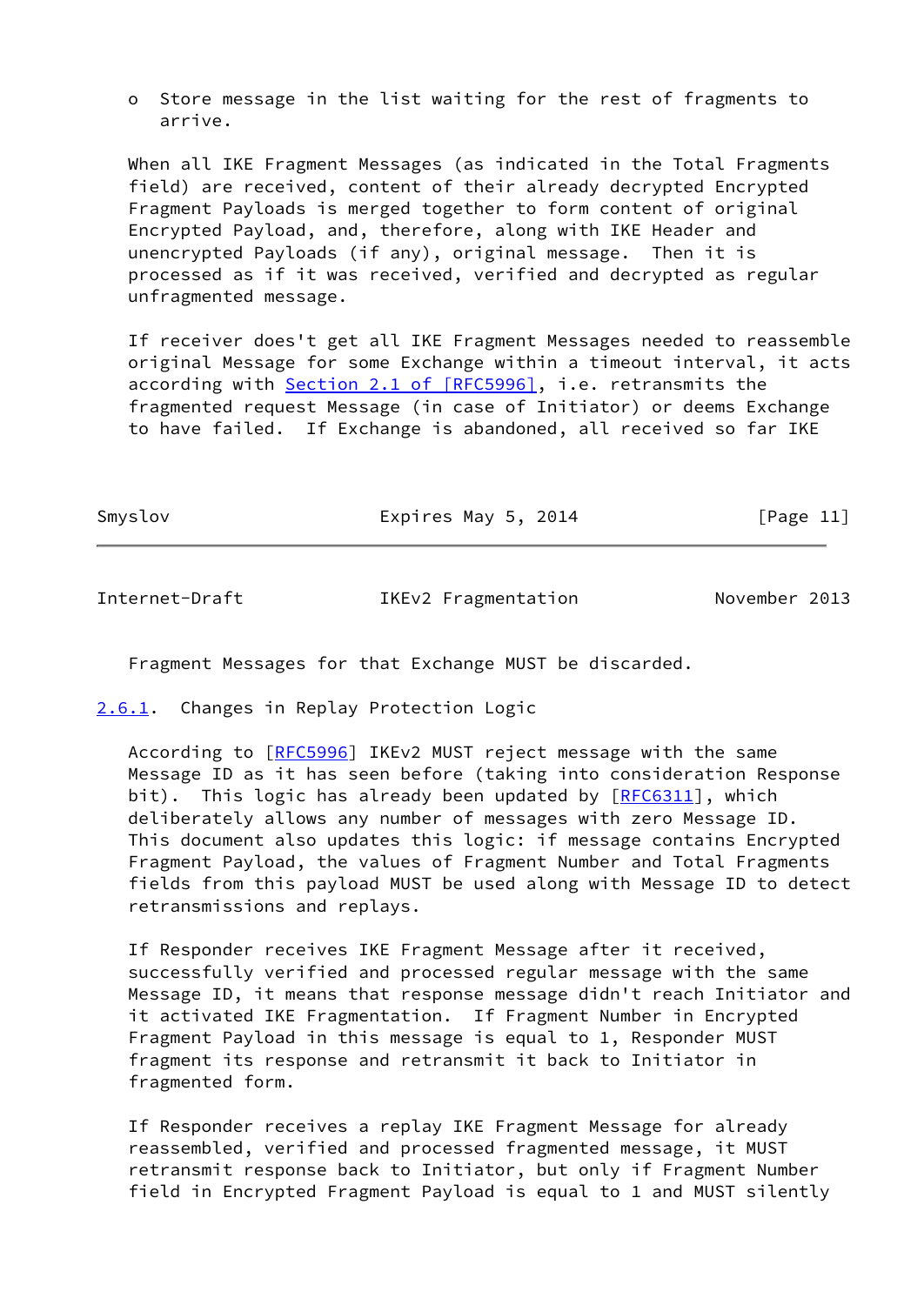discard received message otherwise. If Total Fragments field in received IKE Fragment Message is greater than in IKE Fragment Messages that already processed fragmented message was reassembled from, Responder MAY refragment its response message using smaller fragmentation threshold before resending it back to Initiator. In this case Total Fragments field in new IKE Fragment Messages MUST be greater than in previously sent IKE Fragment Messages.

 If Initiator doesn't receive any of response IKE Fragment Messages withing a timeout interval, it MAY refragment request Message using smaller fragmentation threshold before retransmitting it (see [Section 2.5.1](#page-8-0)). In this case Total Fragments field in new IKE Fragment Messages MUST be greater than in previously sent IKE Fragment Messages. Alternatively, if Initiator does receive some (but not all) of response IKE Fragment Messages, it MAY retransmit only the first of request IKE Fragment Messages, where Fragment Number field is equal to 1.

Smyslov **Expires May 5, 2014** [Page 12]

<span id="page-13-1"></span>

Internet-Draft IKEv2 Fragmentation November 2013

<span id="page-13-0"></span>[3](#page-13-0). Interaction with other IKE extensions

 IKE Fragmentation is compatible with most of defined IKE extensions, like IKE Session Resumption [\[RFC5723](https://datatracker.ietf.org/doc/pdf/rfc5723)], Quick Crash Detection Method [\[RFC6290](https://datatracker.ietf.org/doc/pdf/rfc6290)] and so on. It neither affect their operation, nor is affected by them. It is believed that IKE Fragmentation will also be compatible with most future IKE extensions, if they follow general principles of formatting, sending and receiving IKE messages, described in [\[RFC5996](https://datatracker.ietf.org/doc/pdf/rfc5996)].

When IKE Fragmentation is used with IKE Session Resumption [[RFC5723\]](https://datatracker.ietf.org/doc/pdf/rfc5723), messages of IKE\_SESSION\_RESUME Exchange cannot be fragmented as they don't contain Encrypted Payload. These messages may be large due to ticket size. If this is the case the described solution won't help. To avoid IP Fragmentation in this situation it is recommended to use smaller tickets, e.g. by utilizing "ticket by reference" approach instead of "ticket by value".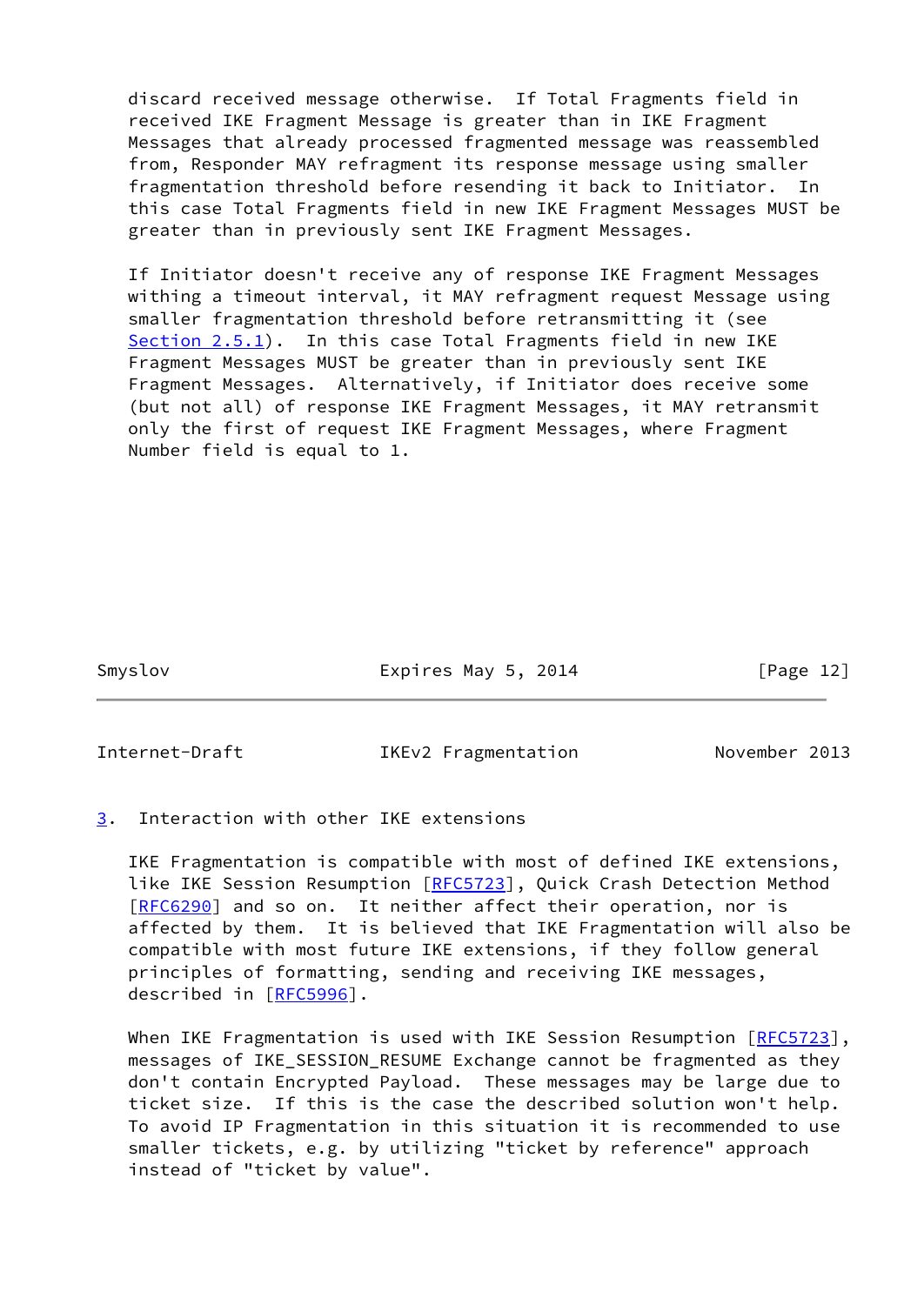One exception that requires a special care is  $[REC6311]$  - Protocol Support for High Availability of IKEv2. As it deliberately allows any number of synchronization Exchanges to have the same Message ID zero, standard replay detection logic, based on checking Message ID is not applicable for such messages, and receiver has to check message content to detect replays. When implementing IKE Fragmentation along with [\[RFC6311](https://datatracker.ietf.org/doc/pdf/rfc6311)], IKE Message ID Synchronization messages MUST NOT be sent fragmented to simplify receiver's task of detecting replays. Fortunately, these messages are small and there is no point in fragmenting them anyway.

Smyslov **Expires May 5, 2014** [Page 13]

<span id="page-14-1"></span>Internet-Draft IKEv2 Fragmentation November 2013

#### <span id="page-14-0"></span>[4](#page-14-0). Transport Considerations

 With IKE Fragmentation if any single IKE Fragment Message get lost, receiver becomes unable to reassemble original Message. So, in general, using IKE Fragmentation implies higher probability for the Message not to be delivered to the peer. Although in most network environments the difference will be insignificant, on some lossy networks it may become noticeable. When using IKE Fragmentation implementations MAY use longer timeouts and do more retransmits before considering peer dead.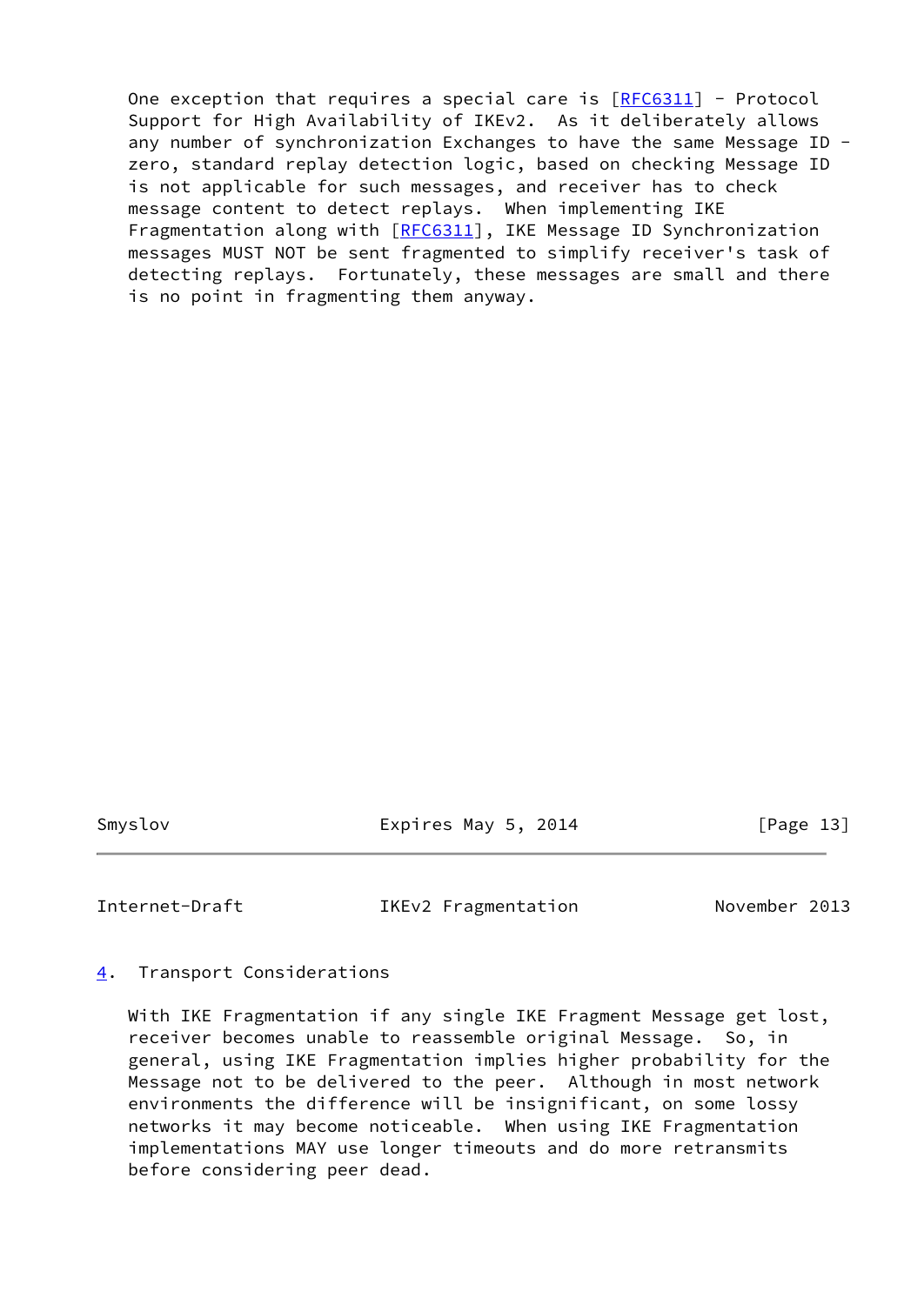Note that Fragment Messages are not individually acknowledged. The response Fragment Messages are sent back all together only when all fragments of request are received, the original request Message is reassembled and successfully processed.

<span id="page-15-1"></span>

| Smyslov        | Expires May 5, 2014 | [Page 14]     |
|----------------|---------------------|---------------|
| Internet-Draft | IKEv2 Fragmentation | November 2013 |

# <span id="page-15-0"></span>[5](#page-15-0). Security Considerations

 Most of the security considerations for IKE Fragmentation are the same as those for base IKEv2 protocol described in [[RFC5996\]](https://datatracker.ietf.org/doc/pdf/rfc5996). This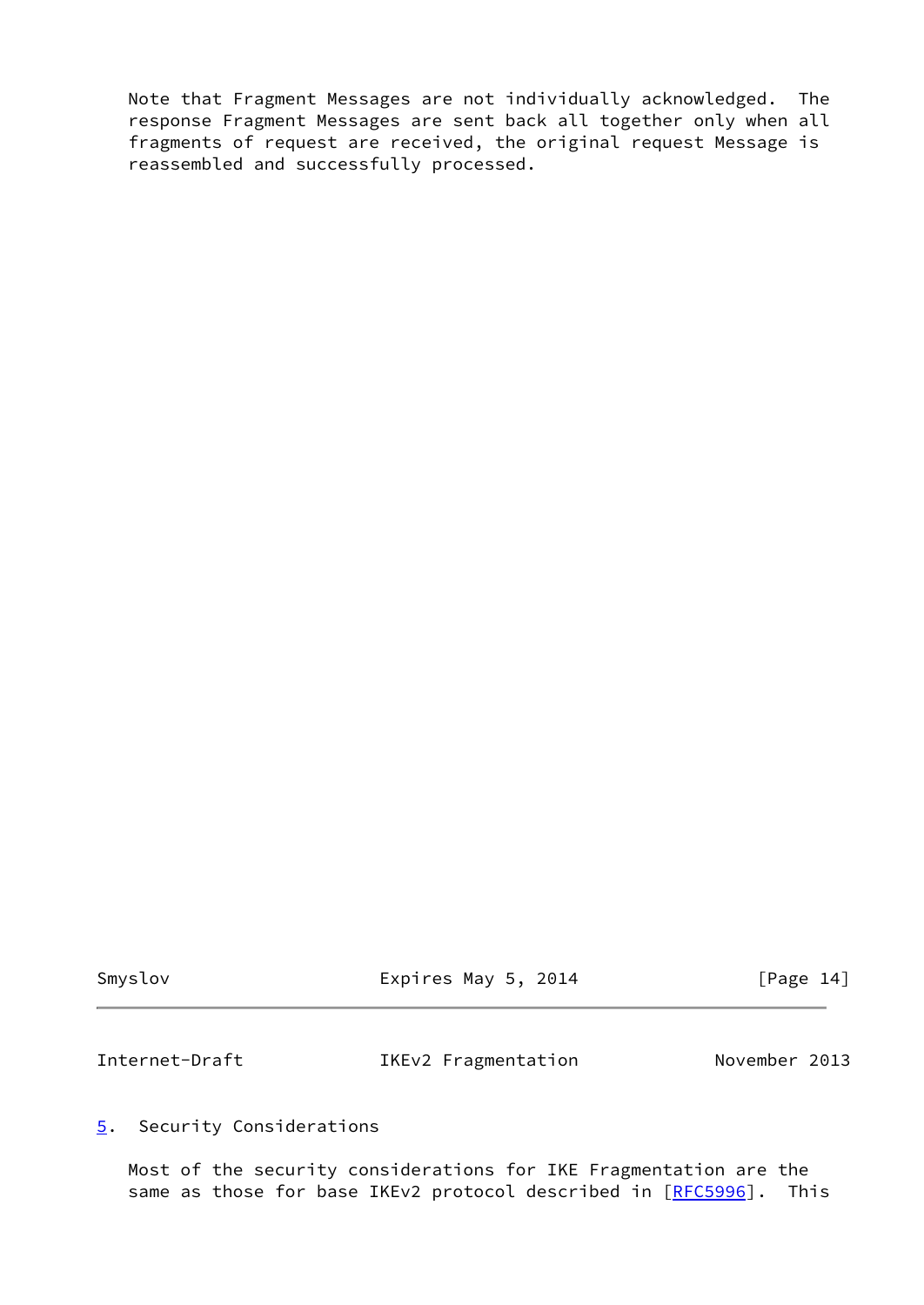extension introduces Encrypted Fragment Payload to protect content of IKE Message Fragment. This allows receiver to individually check authenticity of fragments, thus protecting peers from DoS attack.

Security Considerations Section of [[RFC5996\]](https://datatracker.ietf.org/doc/pdf/rfc5996) mentions possible attack on IKE by exhausting of the IP reassembly buffers. The mechanism, described in this document, allows IKE to avoid IP-fragmentation and therefore increases its robustness to DoS attacks.

Smyslov **Expires May 5, 2014** [Page 15]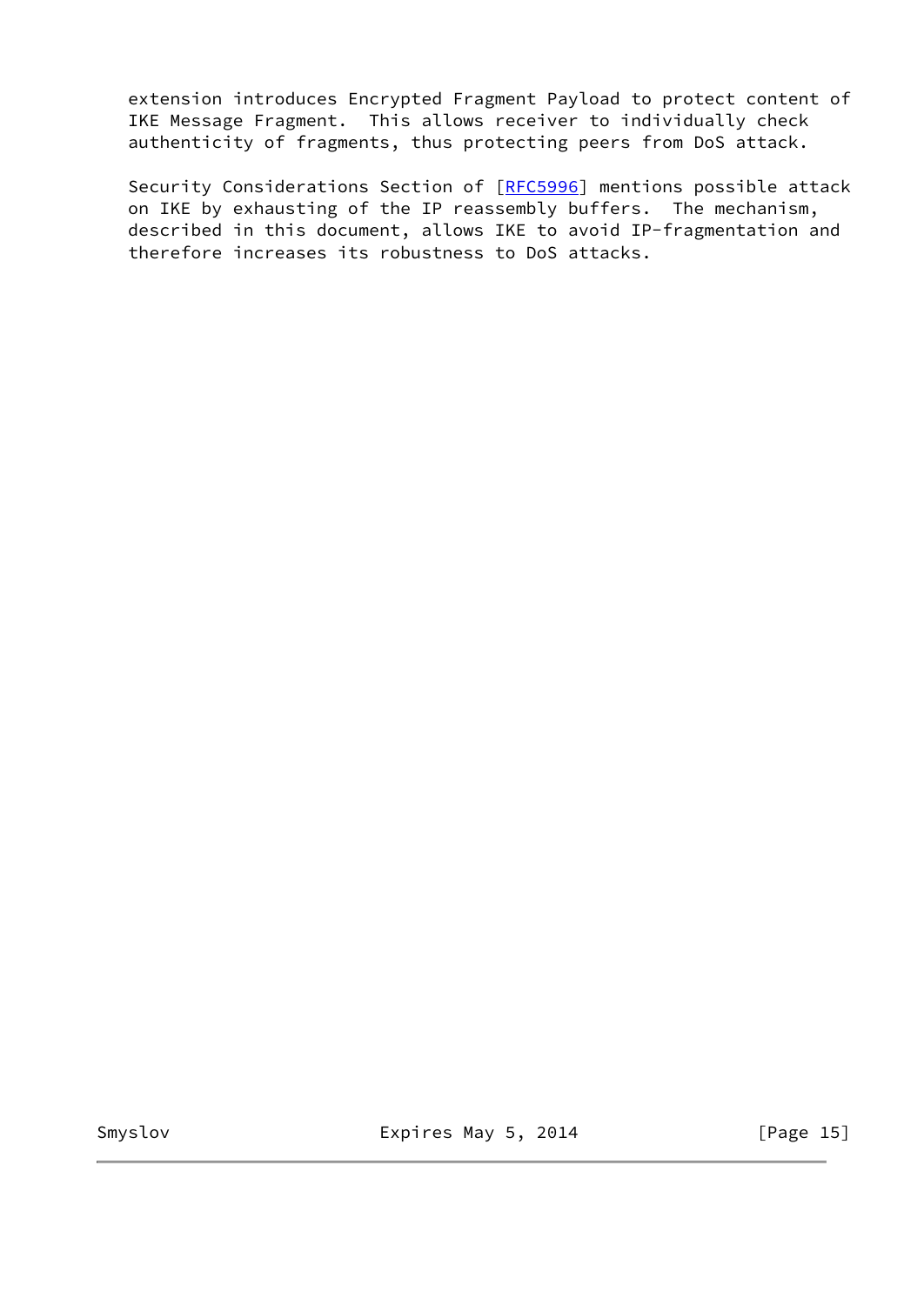<span id="page-17-1"></span>

<span id="page-17-0"></span>[6](#page-17-0). IANA Considerations

 This document defines new Payload in the "IKEv2 Payload Types" registry:

<TBA> Encrypted Fragment Payload SKF

 This document also defines new Notify Message Types in the "Notify Messages Types - Status Types" registry:

<TBA> IKE\_FRAGMENTATION\_SUPPORTED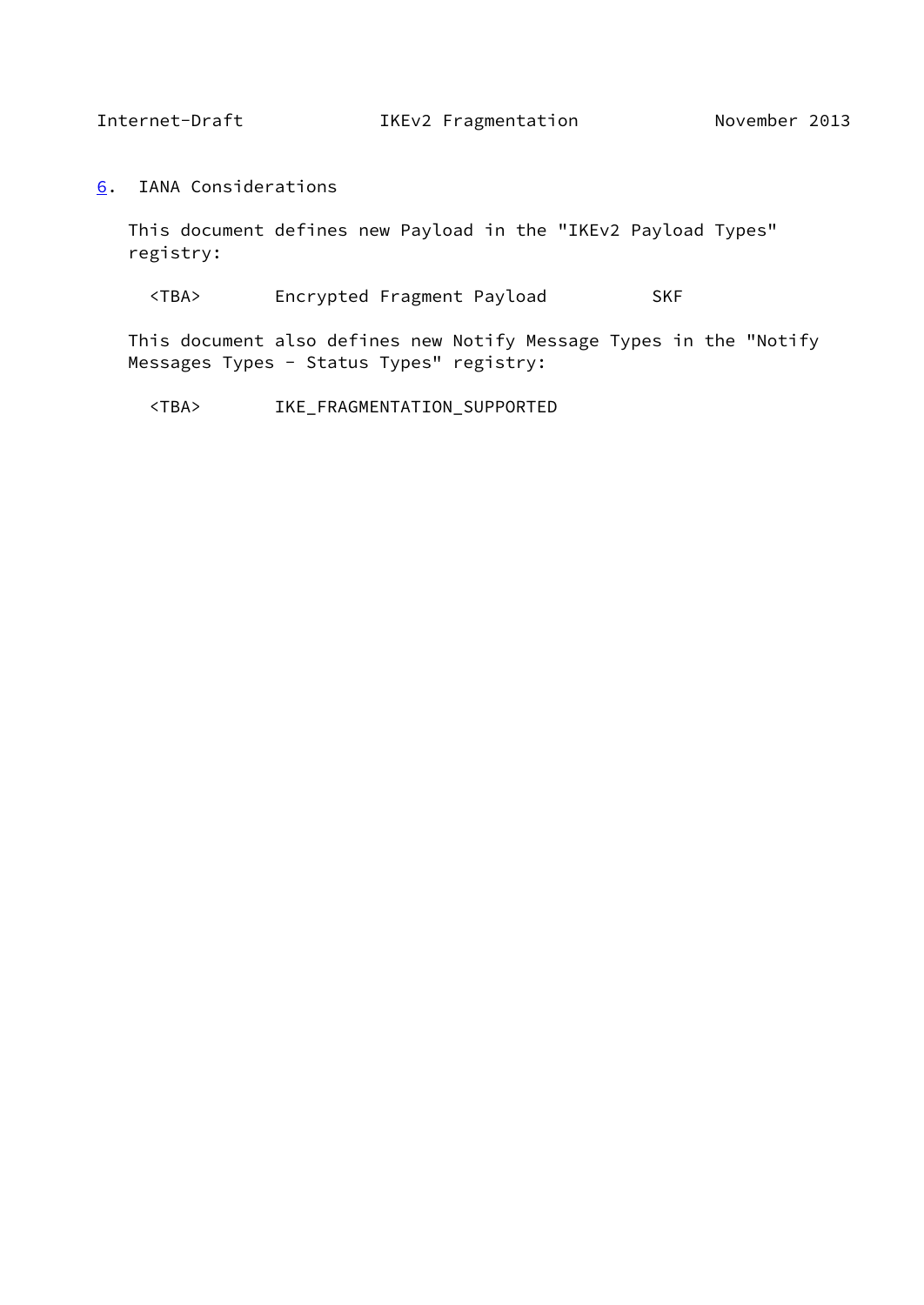Smyslov **Expires May 5, 2014** [Page 16]

# <span id="page-18-1"></span>Internet-Draft IKEv2 Fragmentation November 2013

<span id="page-18-0"></span>[7](#page-18-0). Acknowledgements

 The author would like to thank Tero Kivinen, Yoav Nir, Paul Wouters, Yaron Sheffer and others for their reviews and valueable comments.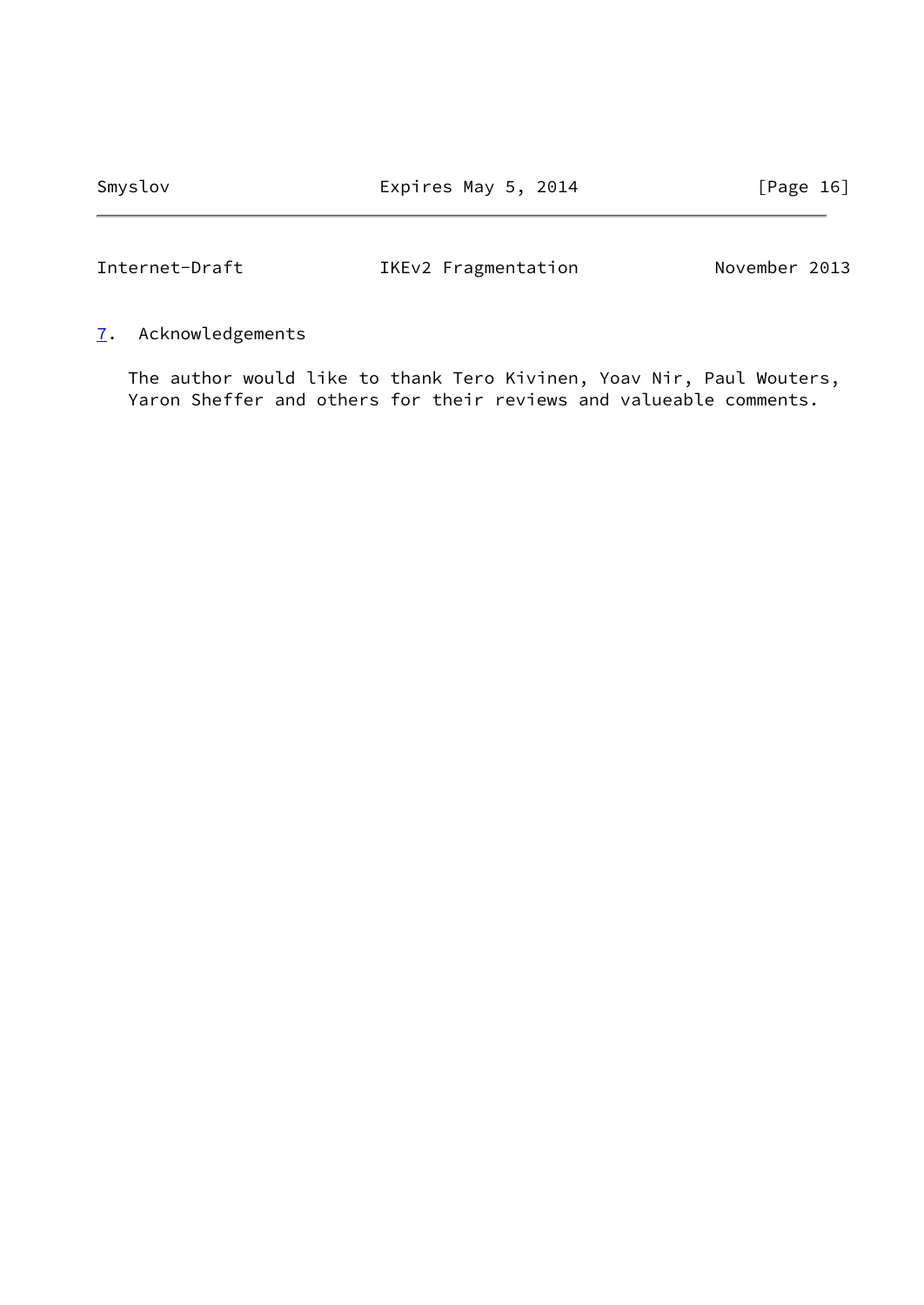#### Smyslov **Expires May 5, 2014** [Page 17]

<span id="page-19-1"></span>

| Internet-Draft | IKEv2 Fragmentation | November 2013 |
|----------------|---------------------|---------------|
|----------------|---------------------|---------------|

#### <span id="page-19-0"></span>[8](#page-19-0). References

<span id="page-19-2"></span>[8.1](#page-19-2). Normative References

- [RFC2119] Bradner, S., "Key words for use in RFCs to Indicate Requirement Levels", [BCP 14](https://datatracker.ietf.org/doc/pdf/bcp14), [RFC 2119](https://datatracker.ietf.org/doc/pdf/rfc2119), March 1997.
- [RFC5996] Kaufman, C., Hoffman, P., Nir, Y., and P. Eronen, "Internet Key Exchange Protocol Version 2 (IKEv2)", [RFC 5996,](https://datatracker.ietf.org/doc/pdf/rfc5996) September 2010.
- [RFC6311] Singh, R., Kalyani, G., Nir, Y., Sheffer, Y., and D. Zhang, "Protocol Support for High Availability of IKEv2/ IPsec", [RFC 6311,](https://datatracker.ietf.org/doc/pdf/rfc6311) July 2011.

<span id="page-19-3"></span>[8.2](#page-19-3). Informative References

- [RFC0791] Postel, J., "Internet Protocol", STD 5, [RFC 791](https://datatracker.ietf.org/doc/pdf/rfc791), September 1981.
- [RFC1191] Mogul, J. and S. Deering, "Path MTU discovery", [RFC 1191,](https://datatracker.ietf.org/doc/pdf/rfc1191) November 1990.
- [RFC2460] Deering, S. and R. Hinden, "Internet Protocol, Version 6 (IPv6) Specification", [RFC 2460](https://datatracker.ietf.org/doc/pdf/rfc2460), December 1998.
- [RFC4787] Audet, F. and C. Jennings, "Network Address Translation (NAT) Behavioral Requirements for Unicast UDP", [BCP 127](https://datatracker.ietf.org/doc/pdf/bcp127), [RFC 4787,](https://datatracker.ietf.org/doc/pdf/rfc4787) January 2007.
- [RFC4821] Mathis, M. and J. Heffner, "Packetization Layer Path MTU Discovery", [RFC 4821,](https://datatracker.ietf.org/doc/pdf/rfc4821) March 2007.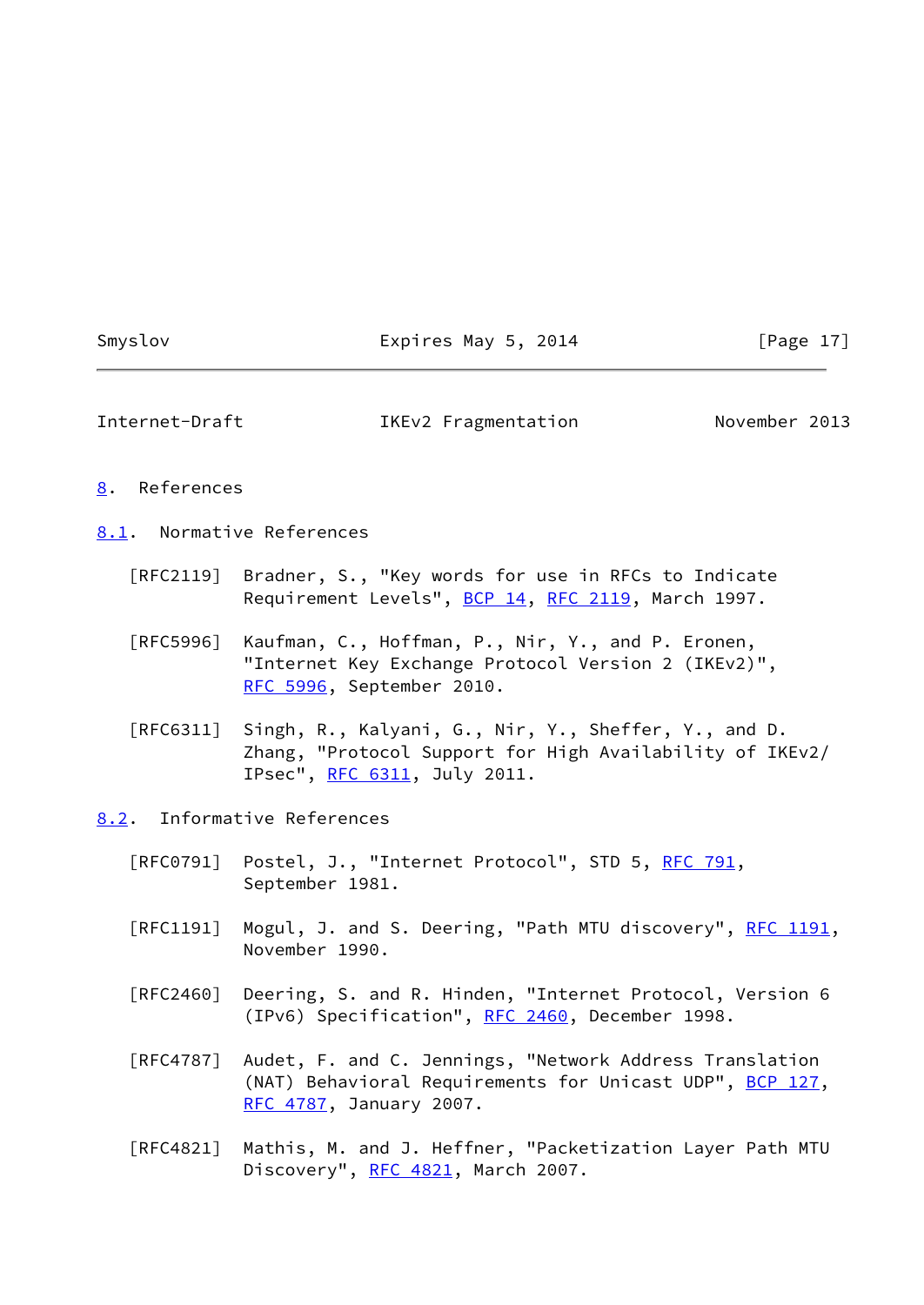- [RFC5282] Black, D. and D. McGrew, "Using Authenticated Encryption Algorithms with the Encrypted Payload of the Internet Key Exchange version 2 (IKEv2) Protocol", [RFC 5282](https://datatracker.ietf.org/doc/pdf/rfc5282), August 2008.
- [RFC5723] Sheffer, Y. and H. Tschofenig, "Internet Key Exchange Protocol Version 2 (IKEv2) Session Resumption", [RFC 5723,](https://datatracker.ietf.org/doc/pdf/rfc5723) January 2010.
- [RFC6290] Nir, Y., Wierbowski, D., Detienne, F., and P. Sethi, "A Quick Crash Detection Method for the Internet Key Exchange Protocol (IKE)", [RFC 6290,](https://datatracker.ietf.org/doc/pdf/rfc6290) June 2011.
- [RFC6888] Perreault, S., Yamagata, I., Miyakawa, S., Nakagawa, A., and H. Ashida, "Common Requirements for Carrier-Grade NATs

| Smyslov | Expires May 5, 2014 | [Page 18] |
|---------|---------------------|-----------|
|         |                     |           |

|  | Internet-Draft |  | IKEv2 Fragmentation | November 2013 |  |
|--|----------------|--|---------------------|---------------|--|
|--|----------------|--|---------------------|---------------|--|

# (CGNs)", [BCP 127,](https://datatracker.ietf.org/doc/pdf/bcp127) [RFC 6888](https://datatracker.ietf.org/doc/pdf/rfc6888), April 2013.

#### <span id="page-20-0"></span>[DOSUDPPROT]

 Kaufman, C., Perlman, R., and B. Sommerfeld, "DoS protection for UDP-based protocols", ACM Conference on Computer and Communications Security, October 2003.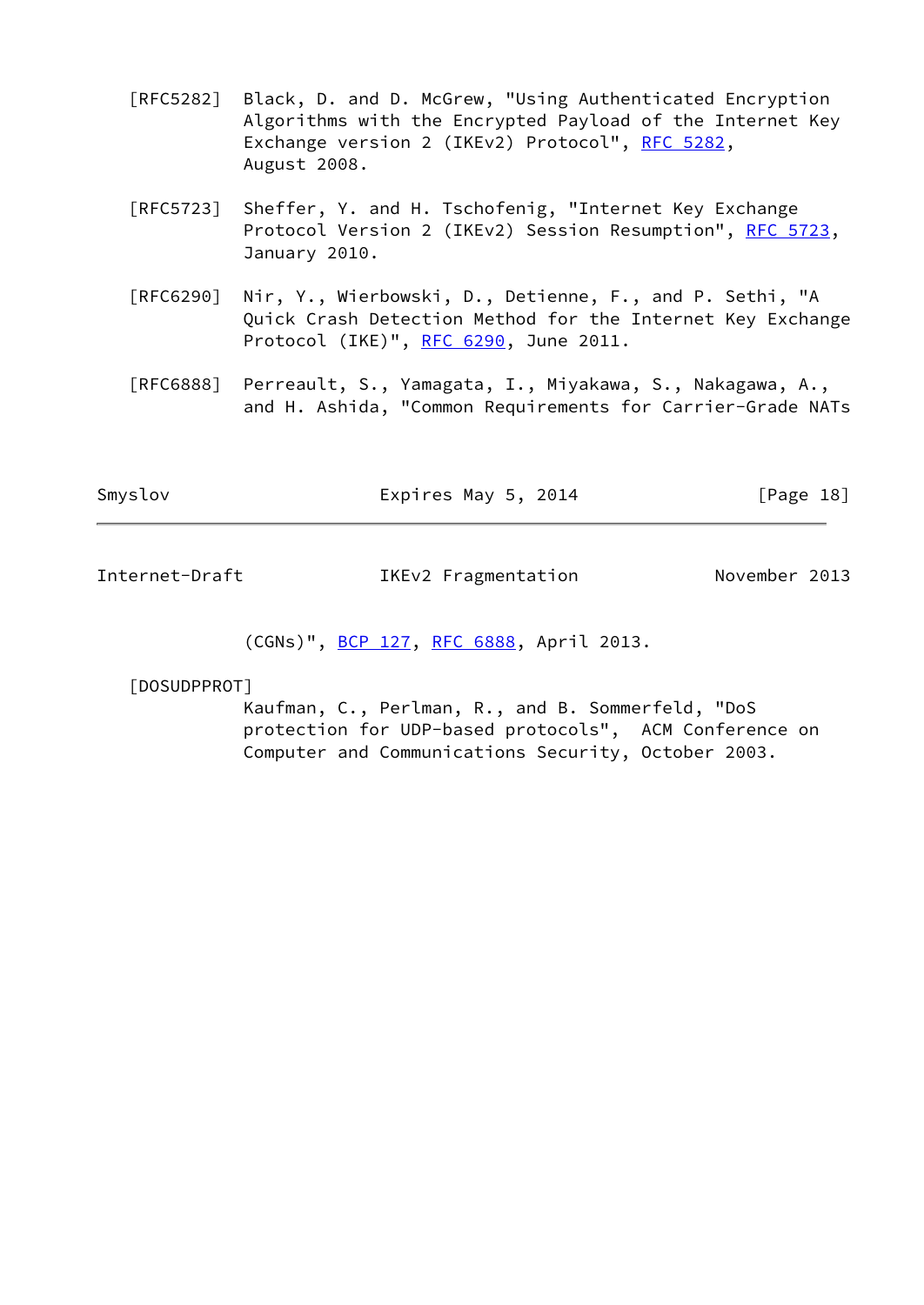Smyslov **Expires May 5, 2014** [Page 19]

<span id="page-21-1"></span>

Internet-Draft IKEv2 Fragmentation November 2013

#### <span id="page-21-0"></span>[Appendix A.](#page-21-0) Design rationale

 The simplest approach to the IKE fragmentation would have been to fragment message that is fully formed and ready to be sent. But if message got fragmented after being encrypted and authenticated, this could open a possibility for a simple Denial of Service attack. The attacker could infrequently emit forged but looking valid fragments into the network, and some of these fragments would be fetched by receiver into the reassempling queue. Receiver could not distinguish forged fragments from valid ones and could only determine that some of received fragments were forged when the whole message got reassembled and check for its authenticity failed.

 To prevent this kind of attack and also to reduce vulnerability to some other kinds of DoS attacks it was decided to make fragmentation before applying cryptographic protection to the message. In this case each Fragment Message becomes individually encrypted and authenticated, that allows receiver to determine forgeg fragments and not to fetch them into the reassempling queue.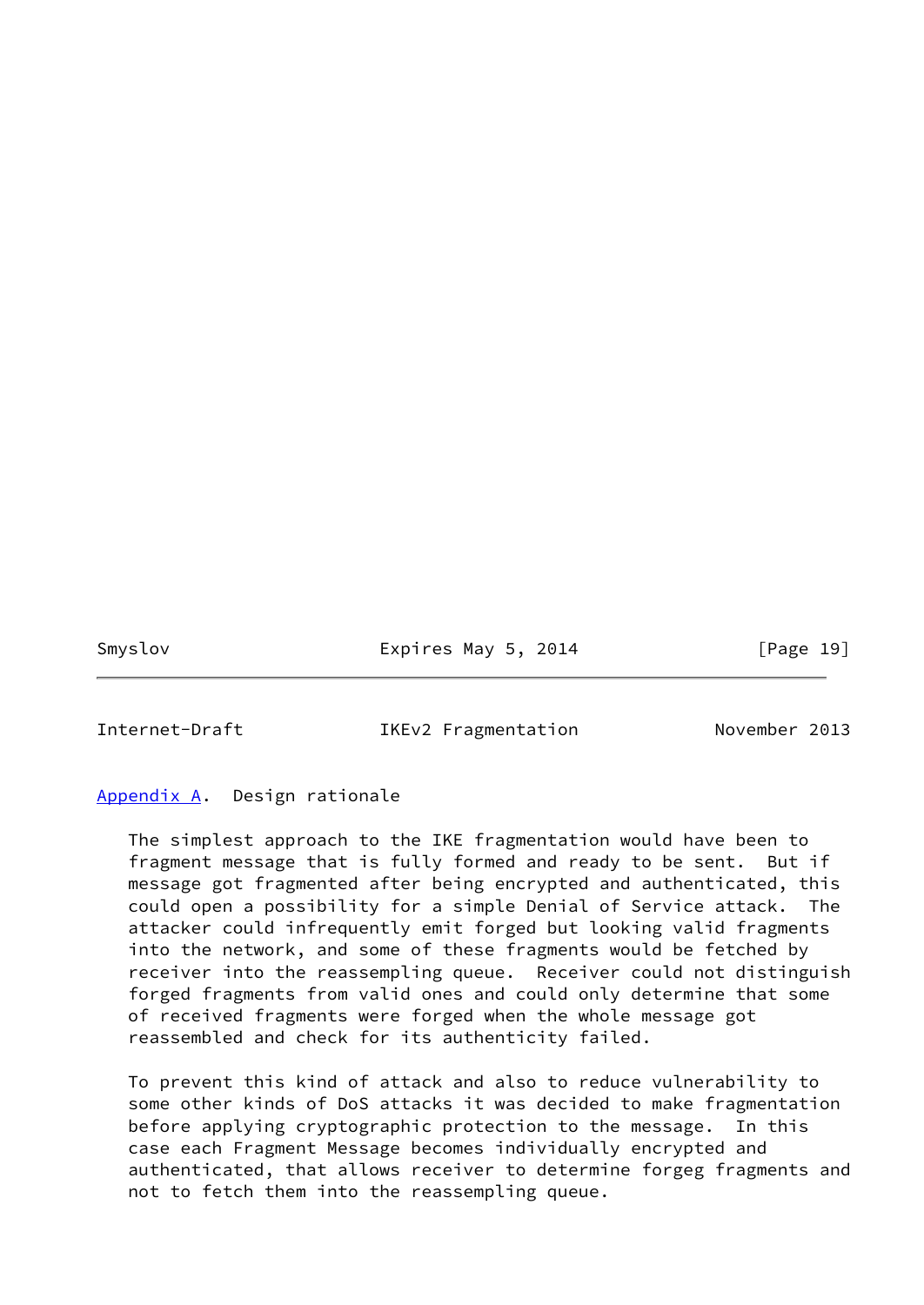| <b>SMVS LOV</b> |  |  |  |
|-----------------|--|--|--|
|-----------------|--|--|--|

 $\text{Iyslov}$  Expires May 5, 2014  $\text{[Page 20]}$ 

<span id="page-22-1"></span>Internet-Draft IKEv2 Fragmentation November 2013

<span id="page-22-0"></span>[Appendix B.](#page-22-0) Correlation between IP Datagram size and Encrypted Payload content size

 For IPv4 Encrypted Payload content size is less than IP Datagram size by the sum of the following values:

- o IPv4 header size (typically 20 bytes, up to 60 if IP options are present)
- o UDP header size (8 bytes)
- o non-ESP marker size (4 bytes if present)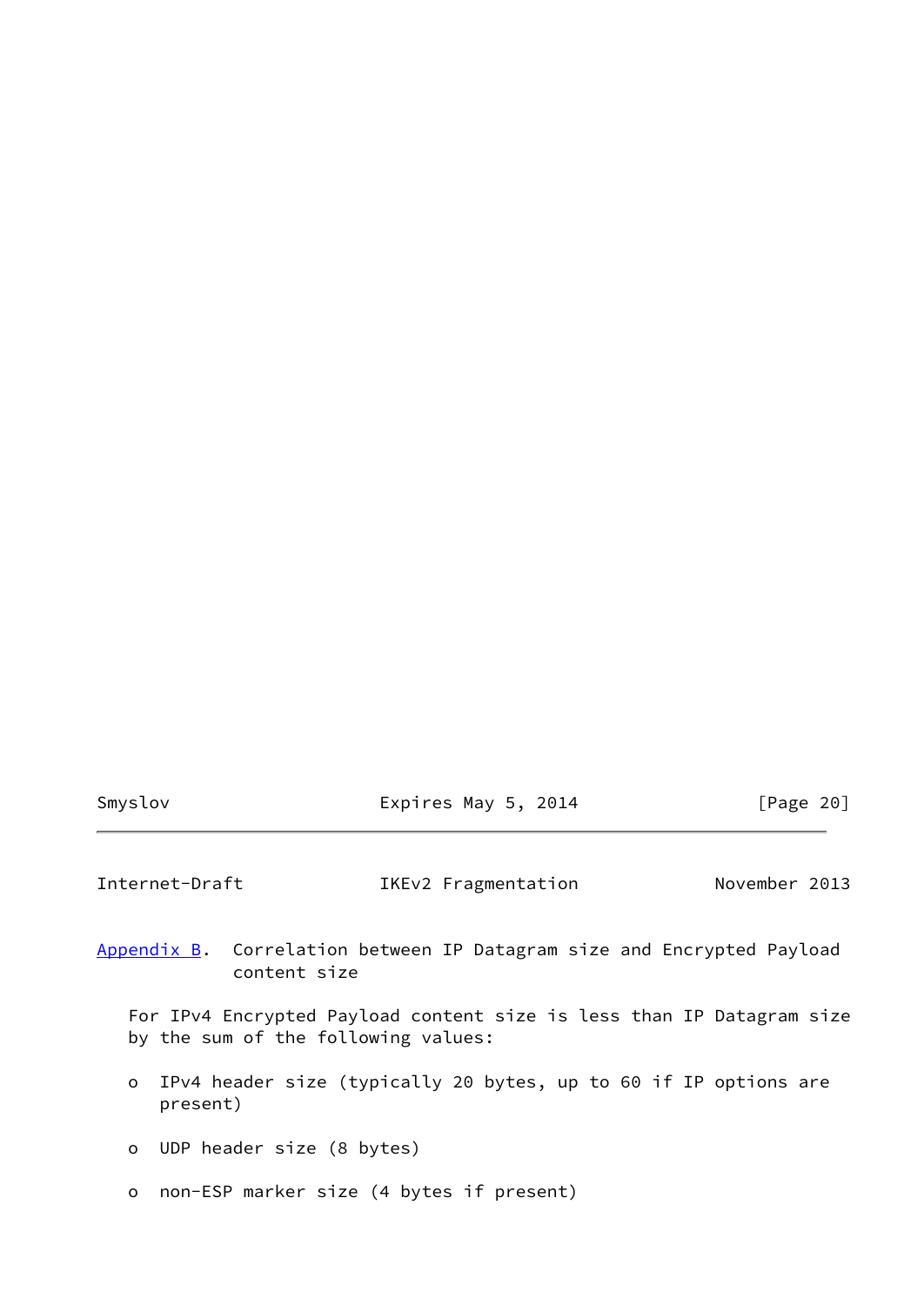- o IKE Header size (28 bytes)
- o Encrypted Payload header size (4 bytes)
- o IV size (varying)
- o padding and its size (at least 1 byte)
- o ICV size (varying)

The sum may be estimated as  $61..105$  bytes + IV + ICV + padding.

 For IPv6 this estimation is difficult as there may be varying IPv6 Extension headers included.

<span id="page-23-0"></span>

| Smyslov                                   | Expires May 5, 2014 | [Page 21]     |
|-------------------------------------------|---------------------|---------------|
| Internet-Draft                            | IKEv2 Fragmentation | November 2013 |
| Author's Address                          |                     |               |
| Valery Smyslov<br>ELVIS-PLUS<br>PO Box 81 |                     |               |